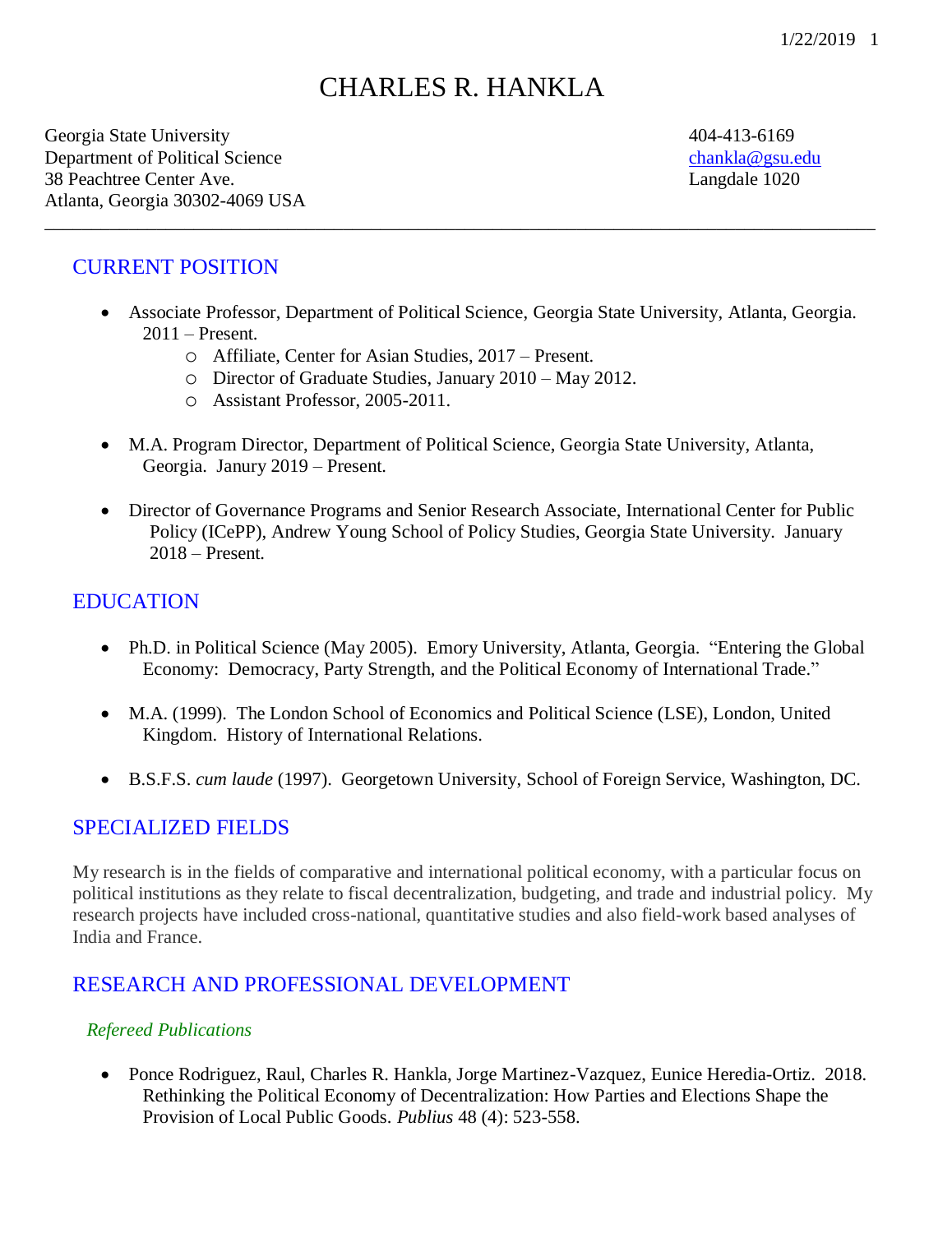- Hankla, Charles R. and Carrie Lynn Manning. 2017. How Local Elections Can Transform National Politics: Evidence from Mozambique. *Publius* 47 (1): 49-76*.*
- Hankla, Charles R. and Daniel Kuthy. 2013. Economic Liberalism in Illiberal Regimes: Authoritarian Variation and the Political Economy of Trade. *International Studies Quarterly* 57 (3): 492-504*.*
- Hankla, Charles R. 2013. Fragmented Legislatures and the Budget: Analyzing Presidential Democracies. *Economics & Politics* 25 (2): 200-228.
- Carrubba, Clifford J., Matthew Gabel, and Charles R. Hankla. 2012. Understanding the Role of the European Court of Justice in European Integration. *American Political Science Review* 106 (1): 214-223.
- Duffield, John and Charles R. Hankla. 2011. "The Efficiency of Institutions: Political Determinants of Energy Consumption in Advanced Industrialized Countries" *Comparative Politics* 43(2).
- Hankla, Charles R. and William M. Downs. 2010. "Decentralization, Governance, and the Structure of Local Political Institutions: Assessing the Evidence" *Local Government Studies* 36 (6): 759-783.
- Hankla. Charles R. 2009. "When is Fiscal Decentralization Good for Governance?" *Publius: The Journal of Federalism* 39 (4): 632-650.
	- o A Chinese translation of this article was published in the *Journal of Comparative Economic and Social Systems* (No. 4, July 2012, pp. 101-110).
- Carrubba, Clifford J., Matthew Gabel, and Charles R. Hankla. 2008. "Judicial Behavior under Political Constraints: Evidence from the European Court of Justice." *American Political Science Review* 102 (4): 435-452.
- Hankla, Charles R. 2008. "Parties and Patronage: An Analysis of Trade and Industrial Policy in India." *Comparative Politics* 41 (1): 41-60.
- Hankla, Charles R. 2006. "Party Strength and International Trade: A Cross National Analysis." *Comparative Political Studies* 39 (9): 1133-1156.
- Hankla, Charles R. 2006. "Party Linkages and Economic Policy: An Examination of Indira Gandhi's India." *Business and Politics* 8 (3), Article 4, pp. 1-29.

### *Forthcoming Book*

• Hankla, Charles R., Jorge Martinez-Vazquez, and Raul Ponce Rodriguez. *Local Accountability and National Coordination in Fiscal Federalism: A Fine Balance*. Edward Elgar Publishers. Series: Studies in Fiscal Federalism and State-Local Finance.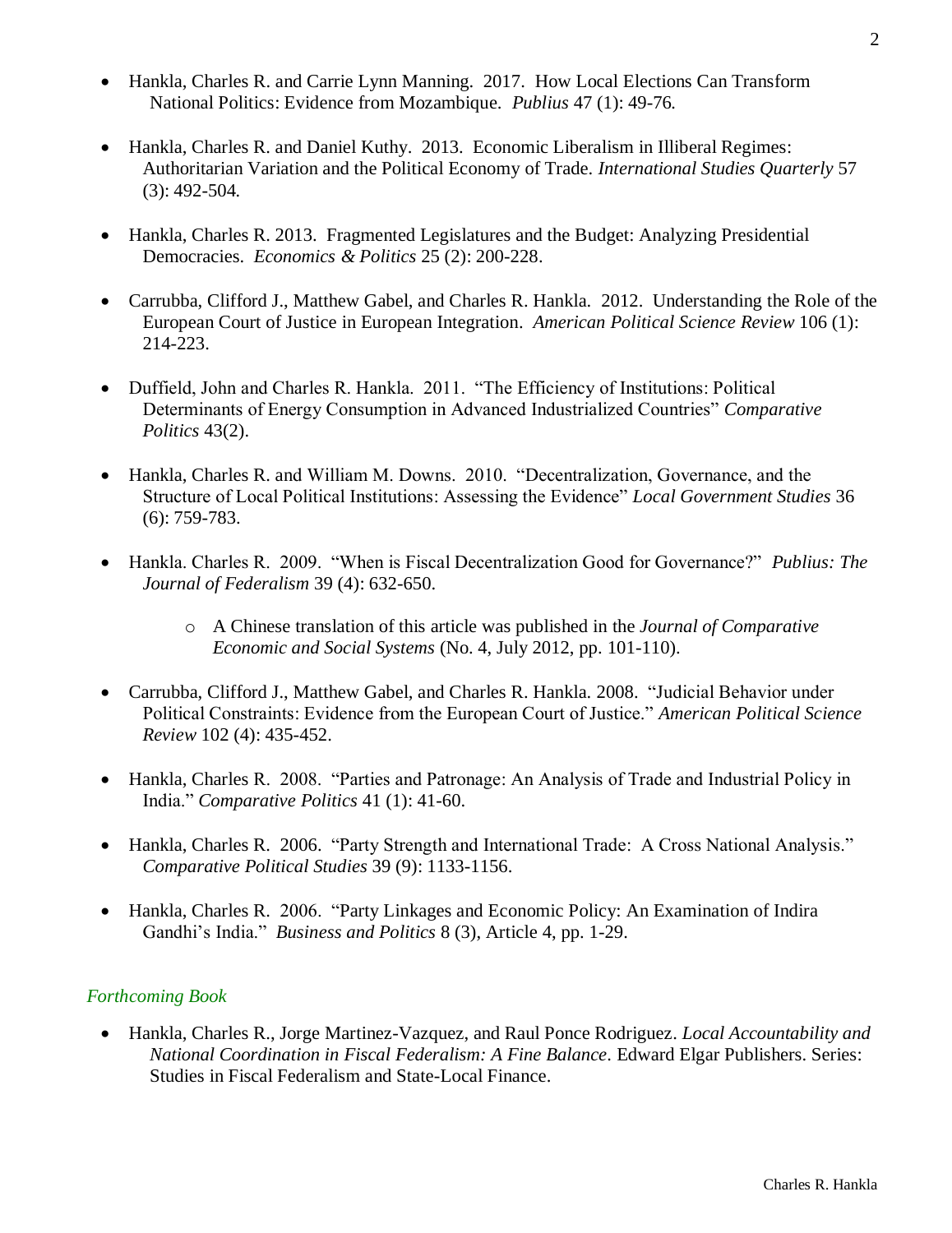#### *Book Project*

• "In Pursuit of Prosperity: The Politics of Economic Modernization in Post-War France and Beyond".

#### *Articles under Revise and Resubmit or Review, Working Papers*

- "Transformative Relationships: State and Society in Economic Modernization." Under Review at *World Politics.*
- "Political Institutions and Federalism: A "Strong" Decentralization Theorem." With Jorge Martinez-Vazquez (Economics - GSU), Raul Ponce Rodriguez (Juarez), and Eunice Heredia (DAI). Under Review at *Journal of Theoretical Politics.*
- "Party Systems and Public Goods: The Dynamics of Good Governance in the Indian States." With Sayan Banerjee. Under review*.*
- "Political Accountability and Local Fiscal Governance: The Case of Peru." With Janet Porras Mendoza and Jorge Martinez-Vazquez.
- "Electing Women in Ethnically Divided Societies: The Case of Bihar."

#### *Other Publications*

- "Trump's One-on-One Approach to China has Dangerous Implications for Global Trade and World Peace." Appeared on the website "The Conversation" and others. December 8, 2018. More than 7,500 hits.
- "Understanding the Yellow Vest Protests." Translated into Farsi for the Iranian Magazine Siasatnameh. June 2019.
- "What French Populists from the 50s Can Teach Us About the 'Yellow Vests' Roiling Paris Today." Appeared on the website "The Conversation" and others. December 8, 2018. More than 9,000 hits.
- "How the United States (and the World) Can Adjust to China's Rise." The Globe Post, October 5, 2018.
- "The Next Cold War: US-China Trade War Risks Something Worse." Appeared on the website "The Conversation," Channel News Asia, and others. Translated into Portuguese to appear in Brazil's CartaCapital International Politics Bulletin. September 24, 2018. More than 78,000 hits.
- "Trump could be Using Advanced Game Theory Negotiating Techniques Or He's Hopelessly Adrift." Appeared on the website "The Conversation" and others. June 8, 2018. More than 21,200 hits.
- "What is the TPP and Can the US Get Back In?" Appeared on the website "The Conversation," "The Taiwan News Lens" and others. Translated into Portuguese for the Brazilian newspaper Gazeta do Povo. April 18, 2018. More than 3,000 hits.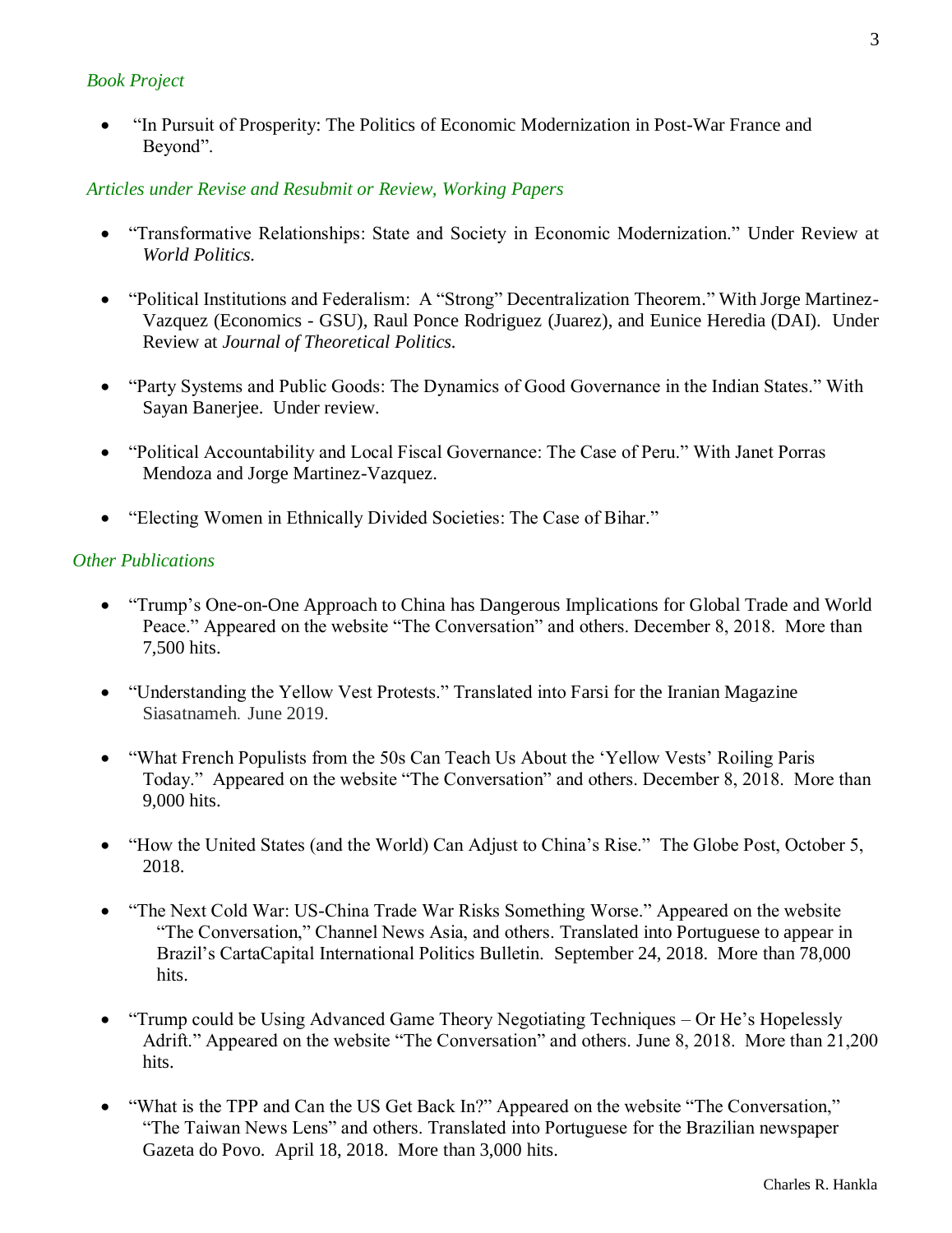- "Trump's Go-It-Alone Approach to China Trade Ignores WTO's Better Way to Win." Appeared on the website "The Conversation," "Salon," and others. Translated into Indonesian. March 27, 2018. More than 4,900 hits.
- "Economic History Shows Why Trump's 'America First' Tariff Policy is so Dangerous," (Update of November 15 article). Appeared on the website "The Conversation," "Market Watch," and others. Translated into Indonesian. March 1, 2018. More than 83,000 hits.
- "Why it's Too Soon for Davos Billionaires to Toast Trump's 'Pro-Business' Policies." Appeared on the website "The Conversation," "Salon," and others. Translated into Spanish for Univision. January 29, 2018. More than 7000 hits.
- Review of *Democracy and Trade Policy in Developing Countries* (by Bumba Mukherjee, University of Chicago Press, 2016). 2017. *Governance* 30 (3): 517-518.
- "Trump's 'America First' Trade Policy Ignores Key Lesson from Great Depression." Appeared on the websites "The Conversation," "Macleans," "Houston Chronicle," "Seattle Post-Intelligencer," and others. Translated into Japanese. November 15, 2017. More than 17000 hits.
- "How Populism Explains May's Stunning UK Election Upset: Experts React." With Terence Guay. Appeared on the websites "The Conversation," "Time," "Salon," "The Huffington Post," and others, June 9, 2017. More than 32000 hits.
- "What the UK Election Means for Brexit and America." appeared on the websites "The Conversation," "Business Standard" of India, and others, June 7, 2017. More than 5000 hits.
- "Trump's Brand of Economic Populism Gets a Makeover in First 100 Days," appeared on the websites "The Conversation," "Newsweek," "Business Standard" of India, and others, April 24, 2017. More than 18500 hits.
- "What does 'America First' mean for American Economic Interests?" appeared on the websites "The Conversation," "Newsweek," and others, January 31, 2017. More than 9000 hits.
- "Intolerance on the March: Do Trump and Brexit Point to Global Rejection of Liberal Ideals?" Academic Journal of Future University, Kolkata, India.
- "Why is TPP Facing Headwinds in the United States?" appeared on the website "East Asia Forum" and others, October 20, 2016.
- "Does TPP's slow death mean the world is now unsafe for trade deals?" appeared on the website "The Conversation" and others, September 2, 2016. More than 3500 hits.
- "Intolerance on the March: Do Trump and Brexit Point to Global Rejection of Liberal Ideals?" appeared on the website "The Conversation" and others, June 28, 2016. More than 9000 hits.
- "Can Free Trade and TPP Survive the Rise of the 'New Right,'? appeared on the websites "The Conversation," "The New Republic," and others on March 29, 2016. More than 27500 hits.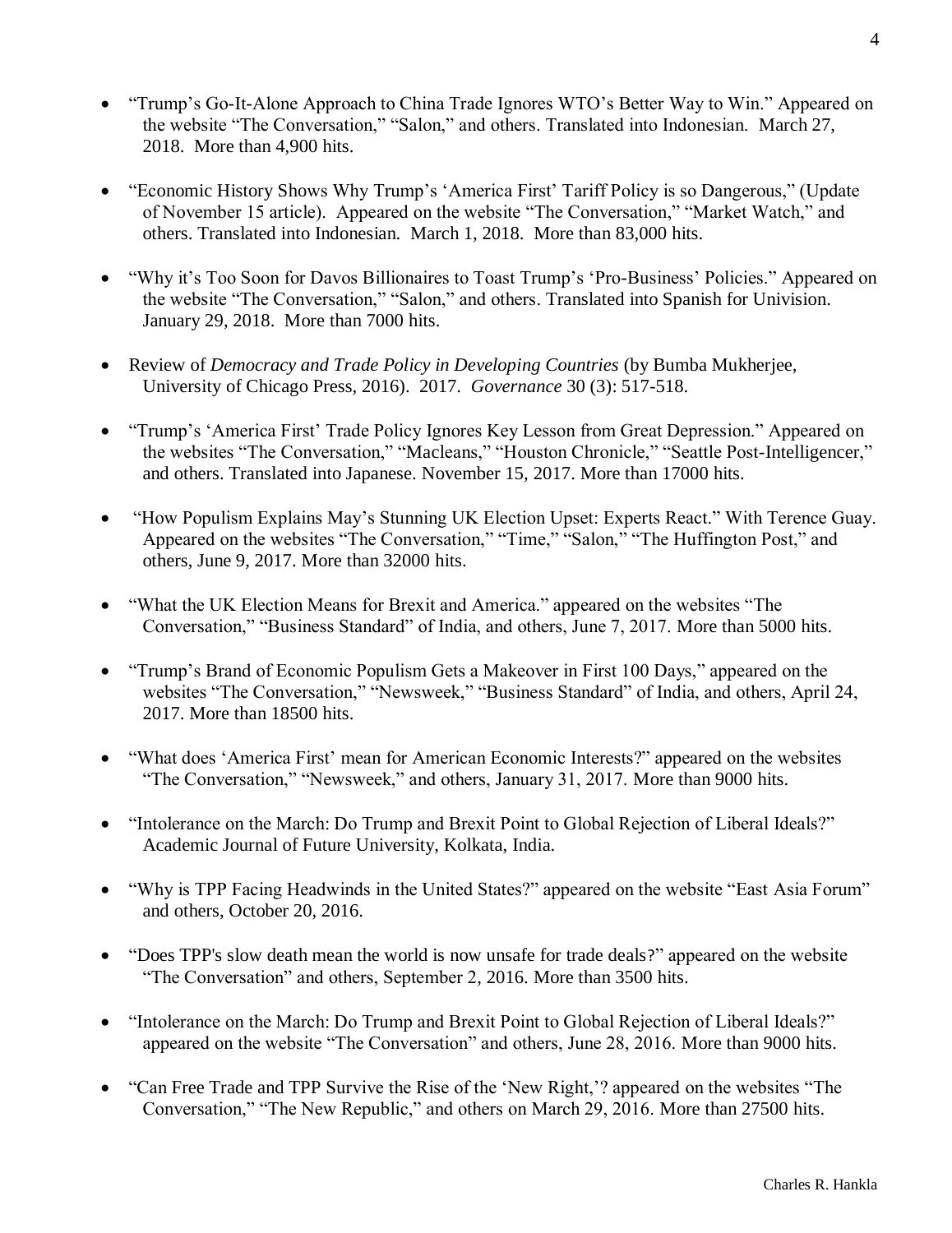- Review of *Sailing the Waters Edge: The Domestic Politics of American Foreign Policy* (by Helen Milner and Dustin Tingley, Princeton University Press, 2015). *New England Journal of Political Science* 8(2) (Fall 2015).
- "TPP's Newest Battle Lines May Pose Threat to World's Biggest Trade Deal," appeared on the websites "The Conversation," "Fortune," and others on October 9, 2015. More than 12500 hits.
- "Pacific Trade Deal's Outlook Clouded by Patent Disputes, Elections as Talks Enter Final Stage," appeared on the website "The Conversation" and others, August 12, 2015. More than 1000 hits.
- "Four Lessons for US and World as President Finally Gets What He Wants on Trade: A Free Hand," appeared on the website "The Conversation" and others, June 24, 2015. More than 1500 hits.
- "Fast-Track Overcomes Key Hurdle, but Obstacles Remain as Trade Deals Hang in Balance," appeared on the website "The Conversation" and others, May 22, 2015. More than 1500 hits.
- "Bipartisan Fast Track Bill Offers Best Chance to Cinch Trade Pacts," appeared on the website "The Conversation" and others, April 27, 2015. More than 1000 hits.
- "Updating Fast-Track is Key to Getting a Trade Deal in 2015," appeared on the website "The Conversation" and others, January 5, 2015. More than 1000 hits.
- "Why the WTO Still Matters," appeared on the websites "The Conversation" and "The World" Economic Forum Blog," and others, December 9, 2014. More than 3000 hits.
- "Delivering Budget Training to Subnational Government in Vietnam," Published in the July-August 2014 Newsletter of the International Budget Partnership, a global NGO.
- "How to Build Voter Turnout," editorial in the Atlanta Journal-Constitution, Saturday, April 15, 2014. (With Jennifer McCoy, Daniel Franklin, and Chip Carey as part of the Scholars Strategy Network).
- Review of *Decentralization and Recentralization in the Developing World* (by Tyler J. Dickovick, The Pennsylvania State University Press, 2011). *Journal of Politics* 74 (3): 2012.
- Review of *Globalization and the New Politics of Embedded Liberalism* (by Jude Hays, Oxford University Press, 2009). *American Review of Politics*, Vol. 31 (Fall 2010 / Winter 2011).
- "Stimulus Package Will Help in Short Run, But New Borrowing Laws Needed," Editorial in the Augusta Chronicle, Sunday, February 3, 2008.

## *Participation in Professional Meetings*

- "Transformative Relationships: State and Society in Economic Modernization." Panel on The Economy as a New Issue? A New Look at the Economic Policy Dimension. American Political Science Association Annual Convention, Washington, DC, September 2019.
- Chair and Discussant, Panel on The Power of Purse: Economic Conditions and Fiscal Policy. American Political Science Association Annual Convention, Washington, DC, September 2019.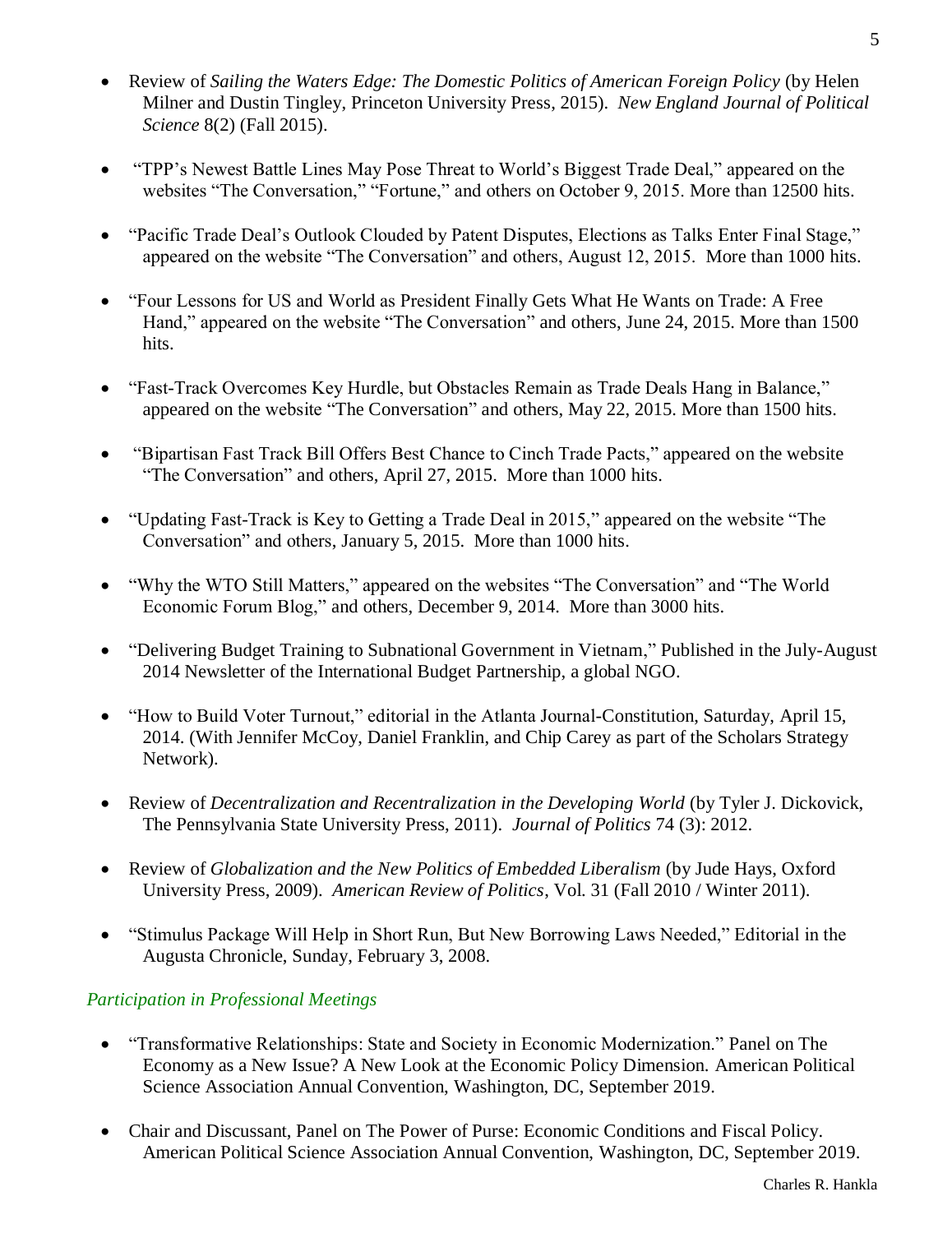- Chair, Panel on Regional Organizations: Causes and Consequences**.** American Political Science Association Annual Convention, Washington, DC, September 2019.
- Discussant, Graduate Student Conference, Georgia State University, March 2019.
- "Decentralized Democracy: Political Parties and Local Governance" (with Raul Ponce and Jorge Martinez). Submitted Panel on Vertical and Horizontal Political Dynamics of Local Budget Decisions. American Political Science Association Annual Convention, Boston, September 2018.
- Discussant, Panel on Subnational Regimes, American Political Science Association Annual Convention, Boston, September 2018.
- Discussant, Graduate Student Conference, Georgia State University, March 4, 2018.
- Discussant, Panel on Distributive Politics and Access to Public Goods, American Political Science Association Annual Convention, San Francisco, September 2017.
- Chair and Discussant, Panel on Design of International Trade Agreements and Domestic Politics, American Political Science Association Annual Convention, San Francisco, September 2017.
- Discussant, Panel on Centralization / Decentralization, American Political Science Association Annual Convention, San Francisco, September 2017.
- Discussant, Department Colloquium, "Ontology and Methodology on the Study of the Resource Curse," by Michael Herb. October 27, 2016.
- Discussant, Graduate Student Conference, Georgia State University, April 2, 2016.
- Discussant, Panel on Globalization and Peace, Annual Convention of the International Studies Association, Atlanta, March 18, 2016.
- Chair and Discussant, Panel on Globalization, Peace, and New Challenges in the European Union. Annual Convention of the International Studies Association, Atlanta, March 18, 2016.
- "Party Systems and Public Goods: The Dynamics of Good Governance in the Indian States." With Sayan Banerjee. Panel on Comparative Party Systems, Annual Convention of the Southern Political Science Association, San Juan, January 2016. Sayan Banerjee presenting.
- Discussant, Graduate Student Conference, Georgia State University, April 10, 2015
- Discussant, Research Symposium on Torture in the Americas, Georgia State University, March 23, 2015.
- "Party Systems and Public Goods: The Dynamics of Good Governance in the Indian States." With Sayan Banerjee. American Political Science Association Annual Convention, Washington, DC, September 2014.
- Discussant, Panel on Accountability and Development, American Political Science Association Annual Convention, Washington, DC, September 2014.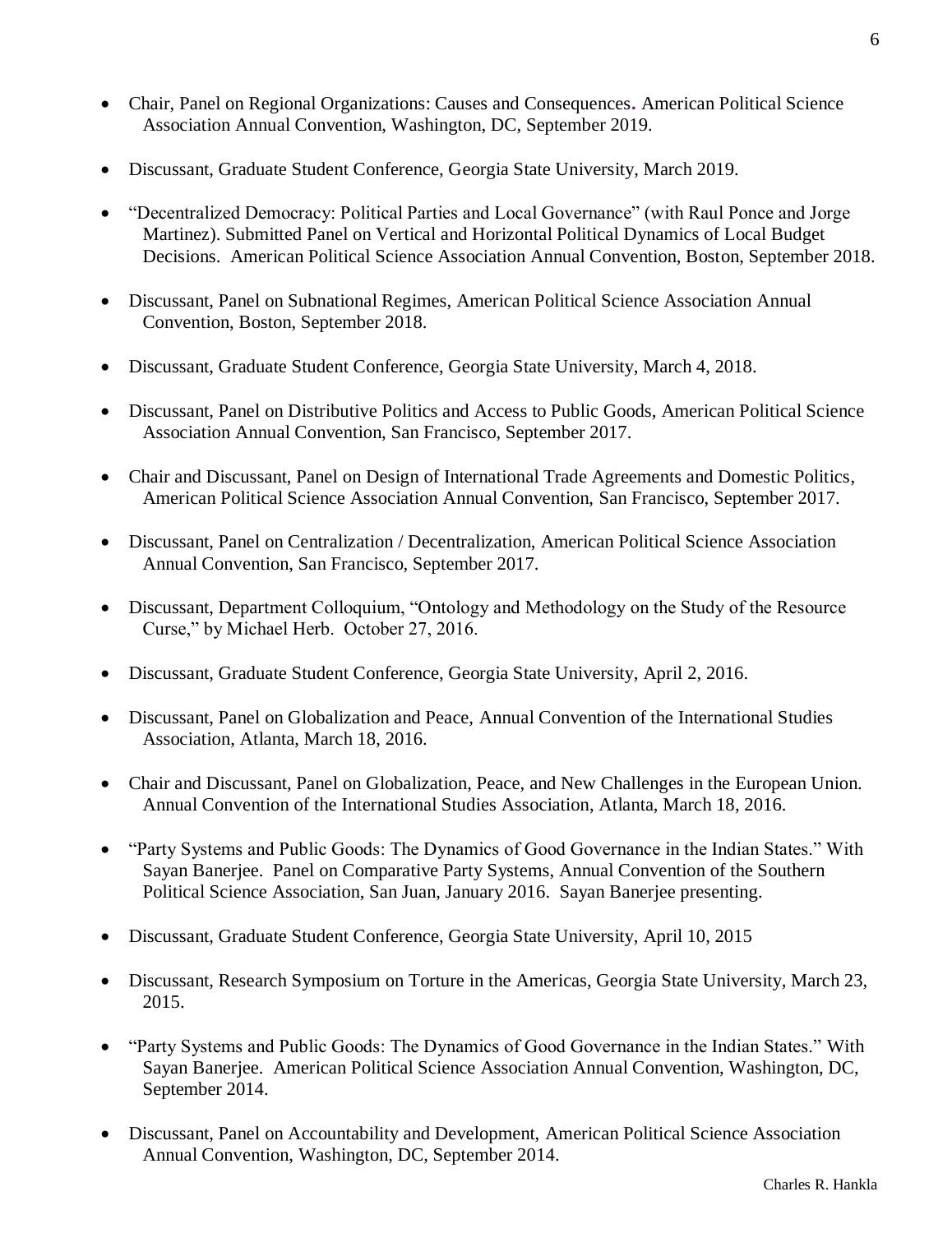- Discussant, Panel on Autocracies in International Relations, American Political Science Association Annual Convention, Washington, DC, September 2014. (As part of a panel proposal.)
- Discussant, Panel on Political Development and Conflict, GSU Graduate Student Association Conference, Atlanta, April 2014.
- Discussant, Panel on New Research in Lobbying, American Political Science Association Annual Convention, Chicago, September 2013.
- Chair, Panel on Federalism and Sub-National Politics in Comparative Perspective, American Political Science Association Annual Convention, Chicago, September 2013.
- "Rethinking the Political Economy of Decentralization." Panel on Democratic Decentralization and its Discontents. International Conference on Public Policy, Sciences Po Grenoble, France. June 2013.
- "In Pursuit of Prosperity: The Politics of Economic Modernization in Post-War France and Beyond". Panel on Economic Regulation and Lobbying. International Conference on Public Policy, Sciences Po Grenoble, France. June 2013.
- Chair, Panel on Comparative Fiscal Federalism. American Political Science Association Annual Convention, New Orleans, September 2012. Scheduled for role, but conference cancelled.
- Respondent, Conference on Spaces of French Migration, Culture, and Politics in the 20th Century Americas, Georgia State University, February 2012.
- "Rethinking the Political Economy of Decentralization." Panel on the Political and Economic Effects of Decentralization. With Jorge Martinez-Vazquez, Raul Ponce Rodriguez, and Eunice Heredia. American Political Science Association Annual Convention, Seattle, WA, September 2011.
- Chair, Panel on Sovereign Debt, Sovereign Lending and Sovereign Wealth Funds. American Political Science Association Annual Convention, Seattle, WA, September 2011.
- Chair and Discussant, Panel on Elections and the Distribution of Goods in the Developing World. American Political Science Association Annual Convention, Seattle, WA, September 2011.
- "Liberalism in Illiberal Regimes: Authoritarian Variation and the Political Economy of Trade." With Daniel Kuthy. Panel on Trade Policy: Interests and Preferences. International Studies Association Annual Convention. Montreal, Canada. March 17, 2011
- Discussant, Panel on Neoliberal Trade Reform in Developing Countries. International Studies Association Annual Convention. Montreal, Canada. March 19, 2011
- Chair, Panel on Economic Debates, Conference on "Coping with and Responding to the Apocalyse: The Past, Present, and Future of Haiti after the Earthquake and Cholera", Georgia State University, Feb. 2, 2011.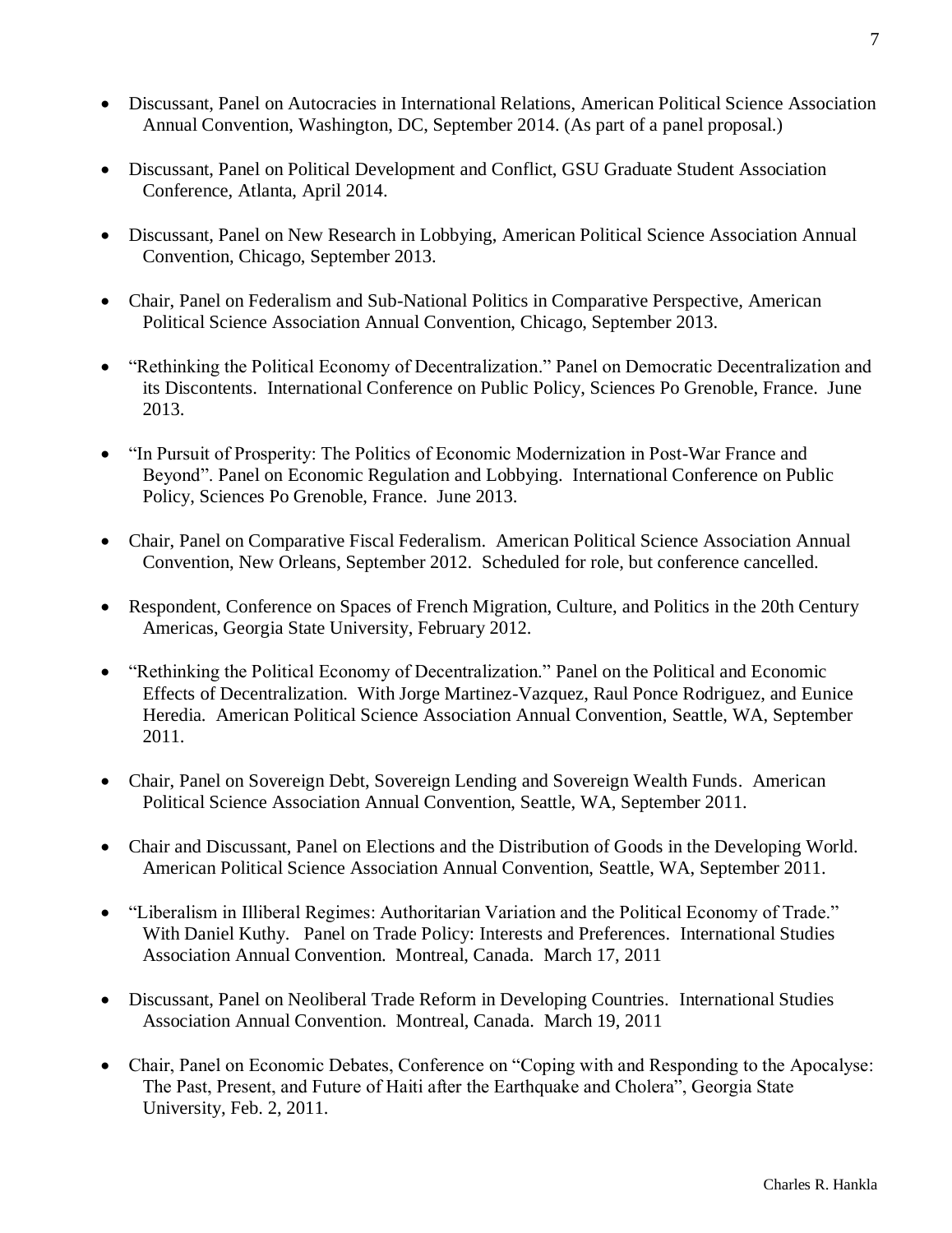- "Liberalism in Illiberal Regimes: Authoritarian Variation and the Political Economy of Trade." With Daniel Kuthy. Panel on Explaining Policy Outcomes in Comparative Perspective, Southern Political Science Association Annual Convention. Atlanta, Georgia. January 2010.
- "Fragmented Legislatures and the Budget: Analyzing Presidential Democracies", Panel on the Politics of Fiscal Policy, Southern Political Science Association Annual Convention. Atlanta, Georgia. January 2010.
- Discussant, Panel on Public Opinion and Support for European Integration, Southern Political Science Association Annual Convention. Atlanta, Georgia. January 2010.
- Discussant, Panel on National Perspectives, Conference on "Toward a Common EU Energy Policy: Opportunities, Pressures, and Constraints," Georgia State University (organized by John Duffield), November 17, 2009.
- "Fragmented Legislatures and the Budget: Analyzing Presidential Democracies", Panel on the Politics of Fiscal Policy, American Political Science Association Annual Convention, Toronto, Canada, September 2009.
- Discussant, Panel on Pushing the Boundaries of Trade, American Political Science Association Annual Convention, Toronto, Canada, September 2009.
- Chair and Discussant, Panel on Theoretical Contributions to IPE, International Studies Association Annual Convention. New York, New York. February 2009.
- Chair, Panel on Leaders, Institutions, and Foreign Policymaking, International Studies Association Annual Convention. New York, New York. February 2009.
- "Judicial Behavior Under Political Constraints: Evidence from the European Court of Justice," The EU as a Global Actor: Perspectives on Power. Georgia Tech, Atlanta, GA. September 19, 2008.
- Chair, Panel on Assessing Alternative Response to Party-Based Extremism, Conference of Democracy and Extremism, Georgia State University, June 12-13, 2008.
- Chair and Discussant, Panel on Trade Policy, Midwest Political Science Association Annual Convention. Chicago, Illinois. April 2008.
- "Parties and Patronage: A Comparative Case Study of India," American Political Science Association Annual Convention. Philadelphia, Pennsylvania. August 2006.
- "Party Organization and the Political Economy of Deficit Spending," Midwest Political Science Association Annual Convention. Chicago, Illinois. April 2006.
- Discussant, Panel on Transition, Corruption, and Development. Midwest Political Science Association Annual Convention. Chicago, Illinois. April 2006.
- "Parties and Patronage: A Comparative Case Study of India," International Studies Association Annual Convention. San Diego, California. March 2006.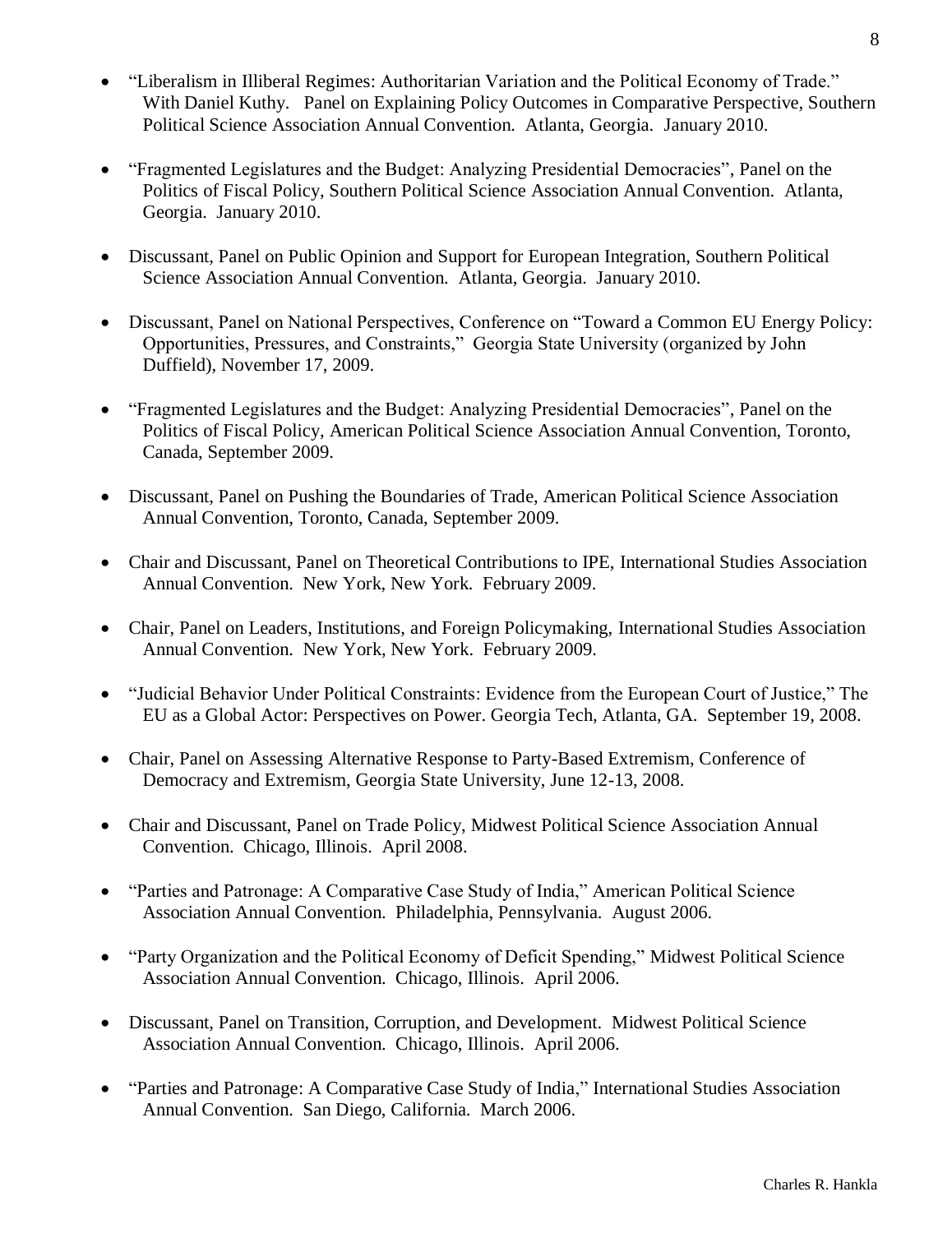- Chair and Discussant, Panel on Trade Issues, International Studies Association Annual Convention. San Diego, California. March 2006.
- Chair, Panel on European Parliamentary Behavior and Decision-Making, Southern Political Science Association Annual Convention. Atlanta, Georgia. January 2006.
- "Political Determinants of Energy Use in Advanced Industrialized Countries" (with John Duffield and Sara Miller), Poster Presented at the American Political Science Association Annual Convention. Washington, D.C. September 2005.
- "Party Strength and International Trade," Paper Presented at the Midwest Political Science Association Annual Convention. Chicago, Illinois. April 2005.
- Panel Discussant, Midwest Political Science Association Annual Convention. Chicago, Illinois. April 2005.
- "Party Strength and International Trade," Paper Presented at the Southern Political Science Association Annual Convention. New Orleans, Louisiana. January 2005.
- "Legislative-Executive Relations and International Trade Policy," Paper Presented at the International Studies Association Annual Convention. New Orleans, Louisiana. March 2002.
- "Legislative-Executive Relations and International Trade Policy," Paper Presented at the Southern Political Science Association Annual Convention. Atlanta, Georgia. November 2001.
- "Legislative-Executive Relations and International Trade Policy," Paper Presented at the American Political Science Association Annual Convention. San Francisco, CA. August 2001.

### *Invited Presentations and Colloquia*

- Presenter and Discussant, Conference on Democracy and Economic Performance, Graduate Institute of International Politics, National Ching Hsing University (NCHU), Taiwan. October 2019. Planning to Participate, with NCHU paying my travel and accommodation.
- Presenter, "Party Systems and Public Goods: The Dynamics of Good Governance in the Indian States." Paper with Sayan Banerjee. Atlanta Global Studies Symposium, Panel on Comparative Development, Georgia Institute of Technology, April 26, 2019.
- Discussant, Inter-university Colloquium on Political Economy, Emory University, April 17, 2019.
- Chair and Discussant, Conference in Global Economic History, Department of History, Georgia State University, April 2019.
- Co-Presenter, "Rethinking the Political Economy of Decentralization: How Parties and Elections Shape the Provision of Local Public Goods." Annual Bank Conference on Development Economics, World Bank Headquarters, Washington, DC, June 16, 2018. All expenses paid by the World Bank.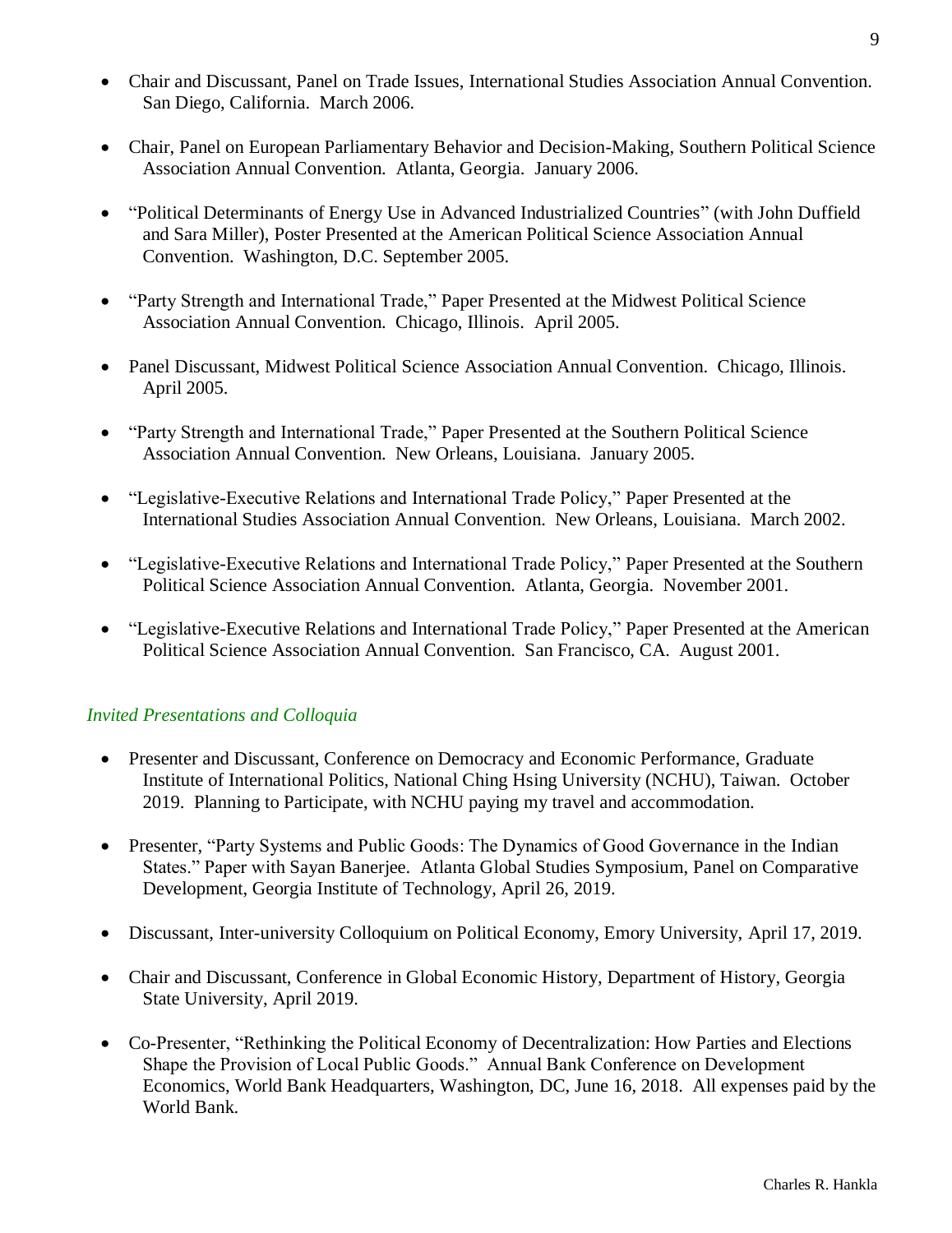- Participant, Political Economy Conference of Parties, The World Bank, Washington, DC, June 16, 2018. Discussed the implications of my research and those of others for the bank's current practice.
- Presenter, "Transformative Relationships: State and Society in Economic Modernization." Interuniversity Colloquium on Political Economy, Emory University, August 15, 2018.
- Discussant, "Unfinished State: British India and the Economic History of Colonialism," by Tirthankar Roy (LSE), Workshop in New Directions in Global Economic History, Department of History, Georgia State University, February 16, 2018.
- Presenter, "The Political Economy of Illiberal Democracy." Conference on Illiberal Democracy, Georgia State University, May 18, 2017.
- Presenter, "The 2016 US Presidential Election," Presidency University, Kolkata, India, November 2016.
- Presenter, XII Summer School in Public Economics, International Center for Public Policy, AYSPS, GSU, September 7, 2016. Selected to present to a group of young economics professors as part of this summer school funded by Rafael del Pino Foundation from Madrid and Spain's Institute of Fiscal Studies (IEF, linked to Spain's Ministry of Finance).
- Presenter, Centre for the Study of Developing Societies, Delhi, India, July 2015. "Party Systems" and Public Goods: The Dynamics of Good Governance in the Indian States," With Sayan Banerjee. (Paid.)
- Faculty Colloquium, Presidency University, Kolkata, India, July 2015
- Co-Presenter (with Carrie Manning), Instituto Superior de Relacoes Internacionais, Maputo, Mozambique, April 30, 2015, Presented on democracy and decentralization to students at this elite institute. Organized by the US Embassy.
- Co-Presenter (with Carrie Manning), School of Journalism, Maputo, Mozambique, May 5, 2015, Presented on democracy and decentralization to students at this elite institute. Organized by the US Embassy.
- Co-Presenter (with Carrie Manning) to a group of NGO leaders, Maputo, Mozambique, May 5, 2015, Presented on democracy and decentralization.. Organized by the US Embassy.
- Co-Presenter (with Carrie Manning) to a group of US Embassy and USAID employees, Maputo, Mozambique, May 5, 2015, Presented on democracy and decentralization.
- "The Politics of Fiscal Decentralization." Conference on Research and Innovation in Governance, June 19, 2014, Nairobi, Kenya. Sponsored and Funded by the Yale University Africa Initiative. Presentation for NGOs, academics, and Kenyan government officials on fiscal decentralization.
- Participant, Scholar Strategy Network Leadership Conference, Cambridge, Massachusetts, June 2-3, 2014. Funded by SSN.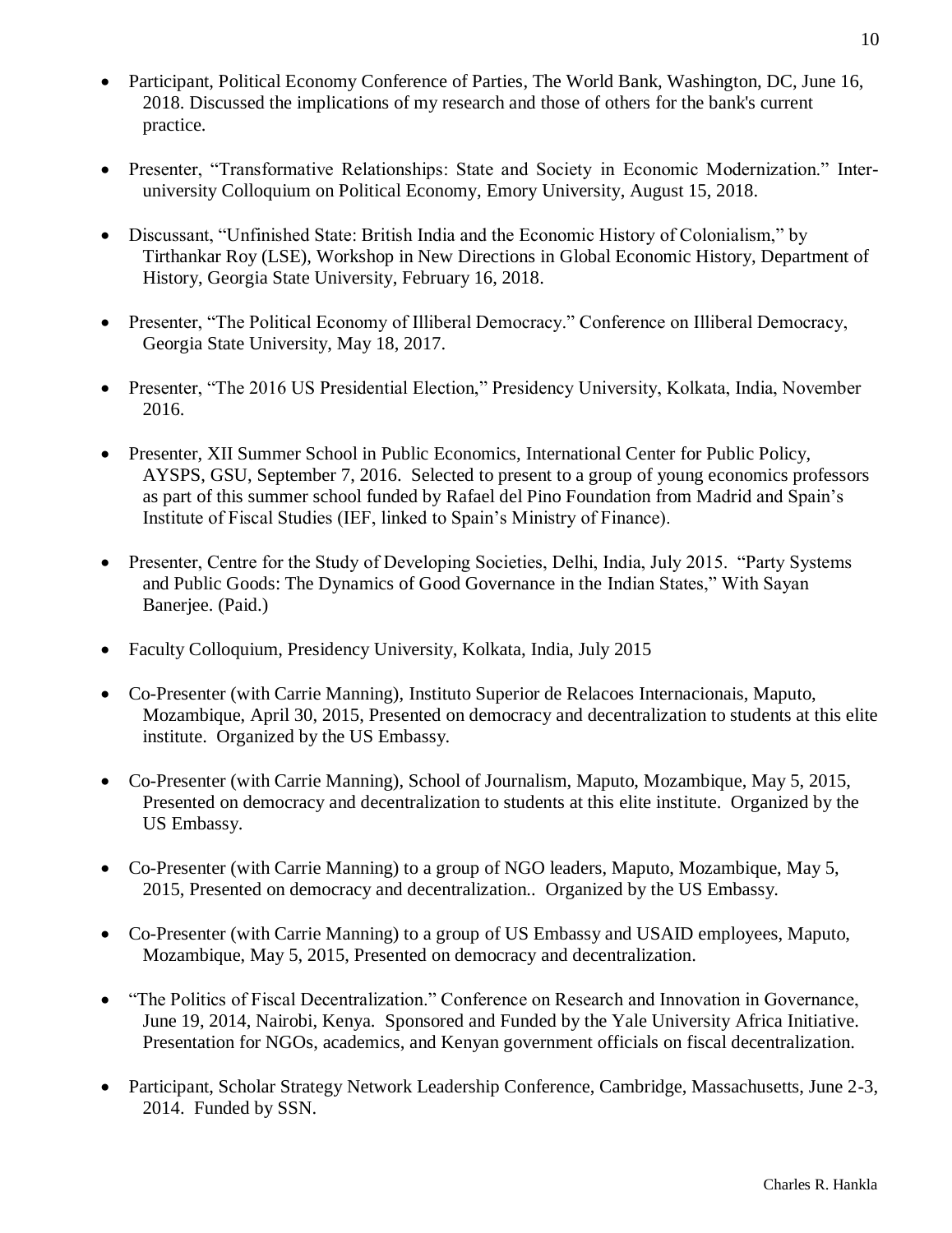- "Rethinking the Political Economy of Decentralization." Georgia State University Colloquium on New Research in Political Science, March 7, 2014.
- "In Pursuit of Prosperity: The Politics of Economic Modernization in Post-War France and Beyond" and "Fragmented Legislatures and the Budget: Analyzing Presidential Democracies." Invited presentations, Sciences Po Lille and Centre national de la recherche scientifique, France. May 30, 2013 (in French).
- "Fragmented Legislatures and the Budget: Analyzing Presidential Democracies." Invited presentation, Political Science and Political Economy Workshop, London School of Economics (LSE), United Kingdom. February 13, 2013.
- "Fragmented Legislatures and the Budget: Analyzing Presidential Democracies." Invited and Funded Presentation, Political Science Seminar, University of Essex, United Kingdom. March 3, 2013.
- Keynote speaker, Graduate Conference on Political Institutions and Change in Contemporary Politics, Georgia State University, March 13, 2009. "Should Scholars of Political Institutions Engage in Practical Policy-Making?"
- "Judicial Behavior Under Political Constraints: Evidence from the European Court of Justice." Colloquium presentation, Department of Political Science, Georgia State University, September 2008.
- "The Multidimensional Impact of Proportionality: Electoral Districts and Deficit Spending in Democracies." Colloquium presentation, Department of Political Science, Georgia State University, December 2006.
- "Do Governments Sway European Court of Justice Decision-Making? Evidence from Government Court Briefs." (With Clifford Carrubba, Henry Liu, Rebecca Miesels, Margarita Perakis, and Anna Scruggs). Invited presentation, London School of Economics (LSE), United Kingdom, April 2003.
- "Legislative-Executive Relations and International Trade Policy." Invited presentation, Colloquium on Economics and Politics, Department of Economics, Emory University, 2001.

### *Grants*

- Co-PI (with my former PhD student Sayan Banerjee and PDAG Director Arindam Banerjee), "Electing Women in Ethnically Divided Societies: The Case of Bihar." International Growth Centre, £20,000. Pending.
- Recipient, Research Intensive Semester (RISE) Award, Georgia State University, January 2019.
- Recipient (with Sarah Gershon and Carrie Manning), Digital Champions Funding Program, Georgia State University. \$15,000. Funding to create a new online MA program in political science targeted at teachers.
- Recipient, Travel grant from Study Abroad office for site visit to Sciences Po Lille, France. Summer 2016. \$1000.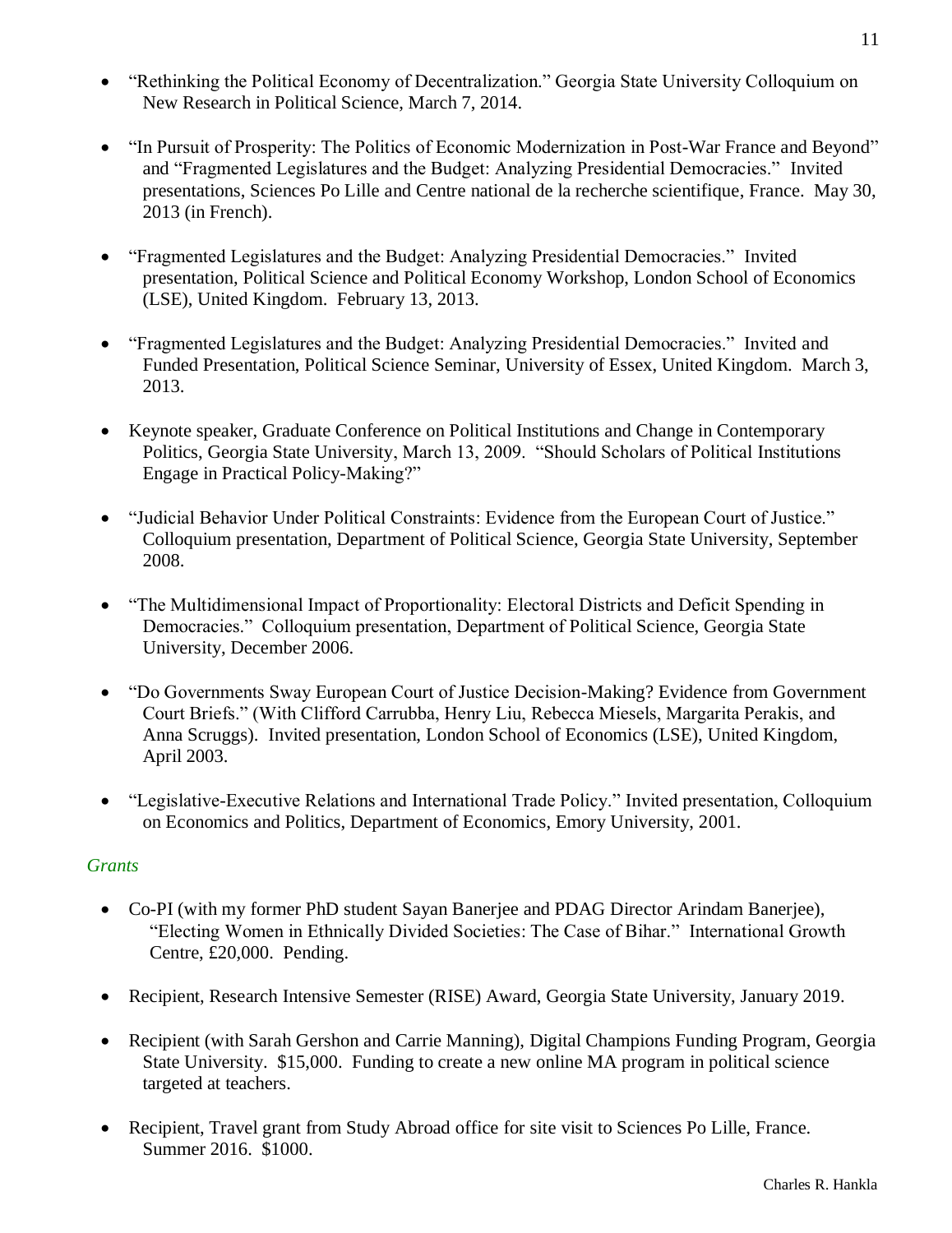- Recipient, Grants from the Center for Human Rights and Democracy (\$3800) and the International Center for Public Policy (\$1000), Georgia State University, to conduct field work in Mozambique, April-May 2015. Project title: Elected Local Government and National Politics: Theory Building from Mozambique (with Carrie Manning).
- Research Initiation Grant, Georgia State University, 2008-2009 (\$10,000). Funded to conduct fieldwork in France.
- Dissertation Fieldwork Research Grant, Fund for Internationalization, Emory University, 2003. Funded to conduct dissertation fieldwork in India.

#### *Professional Consulting*

- Academic Affiliate, Policy and Development Advisory Group (PDAG), New Delhi, India. December 2018 – Present.
- Presenter, "The Politics of Fiscal Decentralization," Young African Leadership Initiative, Andrew Young School of Policy Studies, Georgia State University, July 2018. Presentation funded by USAID.
- Senior Mentor, One Integrity Forum, Nigeria. Advise this NGO of young Nigerian civil servants seeking to combat corruption. 2017 – Present.
- Presenter, "Creating a Culture of Ethical Leadership," One Integrity Forum, Nigeria, November 11, 2017. Gave keynote talk through skype to this new group of young Nigerian civil servants seeking to combat corruption.
- Presenter, "The Politics of Fiscal Decentralization," Young African Leadership Initiative, Andrew Young School of Policy Studies, Georgia State University, July 18, 2017. Presentation funded by USAID.
- Presenter, "Political Aspects of Decentralization," Fiscal Decentralization Training Course for a senior delegation from USAID, the Asian Development Bank, and the Government of Kenya, Andrew Young School of Policy Studies, Georgia State University, July 22, 2017.
- Presenter, Program with the political team of the United States Ambassador to Mozambique on decentralization issues in Mozambique. Funded by the United States Department of State. With Carrie Manning. May 2017.
- Facilitator, Training Course on Decentralization for Civil Society Leaders in Mozambique. Funded by the United States Department of State. Selected to teach a 4-part training course to civil society leaders in Mozambique to equip them to participate more effectively in the decentralization process. With Carrie Manning. March – May 2017.
- Presenter, "Political Aspects of Decentralization," Fiscal Decentralization Training Course for a senior delegation from Kenya and Pakistan, Andrew Young School of Policy Studies, Georgia State University, July 25, 2016.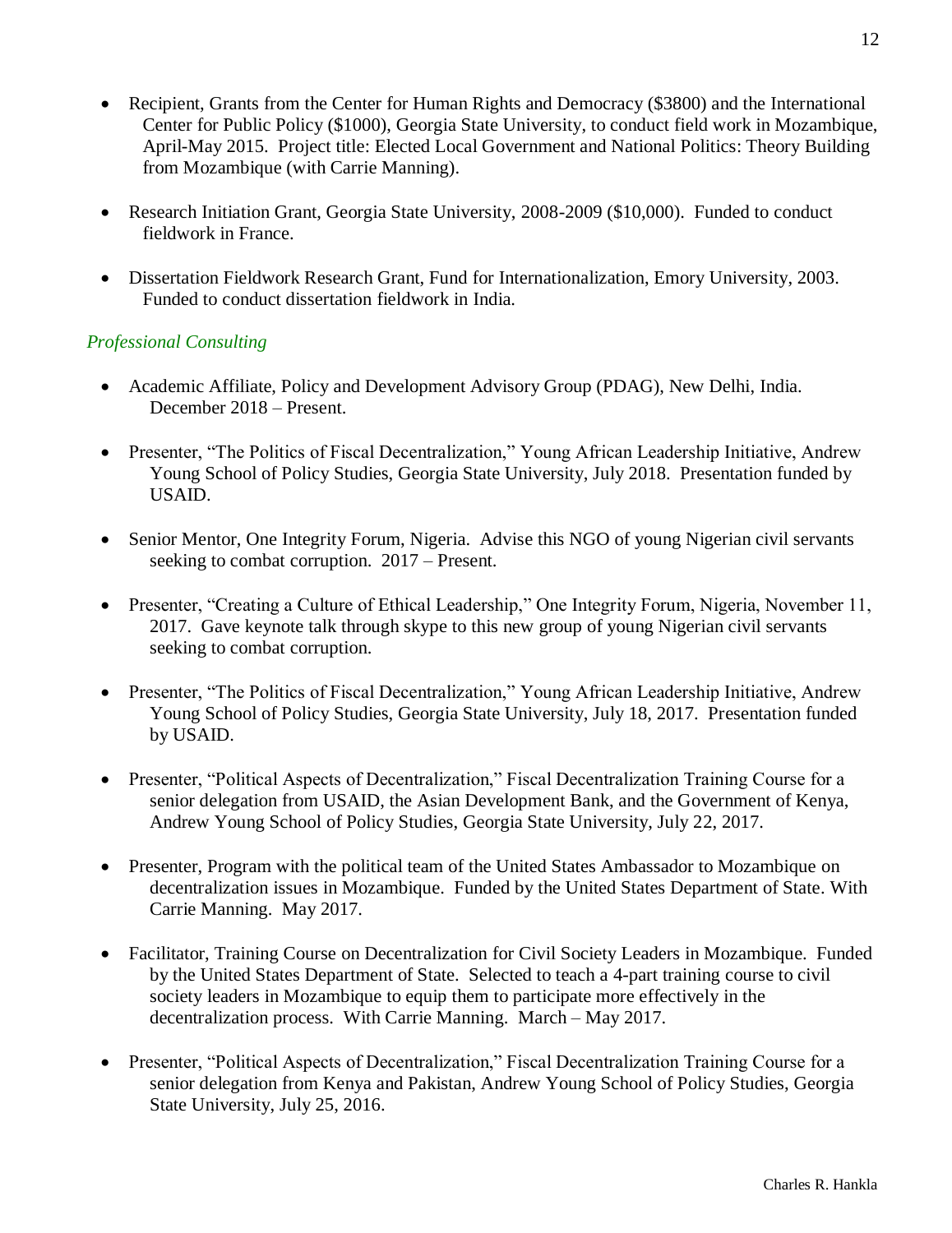- Presenter, "Political Aspects of Decentralization," Fiscal Decentralization Training Course for a senior delegation from Kenya, Tanzania, Ethiopia, Liberia, and Cambodia, Andrew Young School of Policy Studies, Georgia State University, June 25, 2015 and August 25, 2015.
- Presenter, "The Politics of Fiscal Decentralization." Conference on Research and Innovation in Governance, June 19, 2014, Nairobi, Kenya. Sponsored and funded by the Yale University Africa Initiative. Presentation for NGOs, academics, and Kenyan government officials on fiscal decentralization.
- International Training Specialist, Project on Strengthening the Budgetary Oversight of People's Elected Bodies in Vietnam, Committee for Financial and Budgetary Affairs of the National Assembly of Vietnam. Contracted to help develop training to assist the Provincial People's Councils of Vietnam to oversee the budget in their provinces. As part of the consultancy, produced a training needs assessment, a training plan, and the terms of reference for training modules. To gather information for these documents, traveled in Vietnam and carried out interviews of key stakeholders. May 2013. Funded by the United Nations Development Program (UNDP).
- Presenter, "Political Aspects of Decentralization," Fiscal Decentralization Training Course for a senior delegation from Indonesia, Pakistan, and Vietnam, Andrew Young School of Policy Studies, Georgia State University, July 11, 2012.
- Presenter, "Political Aspects of Decentralization," Fiscal Decentralization Training Course for a senior delegation from the Democratic Republic of Congo, Andrew Young School of Policy Studies, Georgia State University, April 3, 2008 and September 30, 2009 (in French).
- Consultant, Andrew Young School of Policy Studies, Georgia State University. Project on decentralization in Egypt, August 2007 – Summer 2008. United States Agency for International Development (USAID) funded.
	- o Completed a 50-page analysis of global best practices in the design of local political institutions, co-authored with William Downs (revised for publication).
	- o Completed a 44-page analysis of global best practices in fiscal decentralization (revised for publication).
	- o Completed an analysis of possible institutional structures for the sub-national governments of Egypt.
	- o Coordinated the collection of data on sub-national institutional structures used around the world.
- Presenter, "Investment Strategies in India," Panel on Cross-Border Investments and Strategies, Navigate International Trade: India-Georgia Conference, October 31, 2006. Sponsored by the Robinson College of Business, Georgia State University, and the Georgia Indo-American Chamber of Commerce.
- Consultant, J. E. Austin Associates, Inc., Arlington, VA, 1996 and 2000. Worked on various projects subcontracted primarily through USAID.
	- o Co-authored a Department of Commerce investment background guide to the Republic of Congo.
	- o Co-edited a Department of Commerce investment background guide to Côte d'Ivoire.
	- o Edited analyses of various sectors of the Bulgarian economy.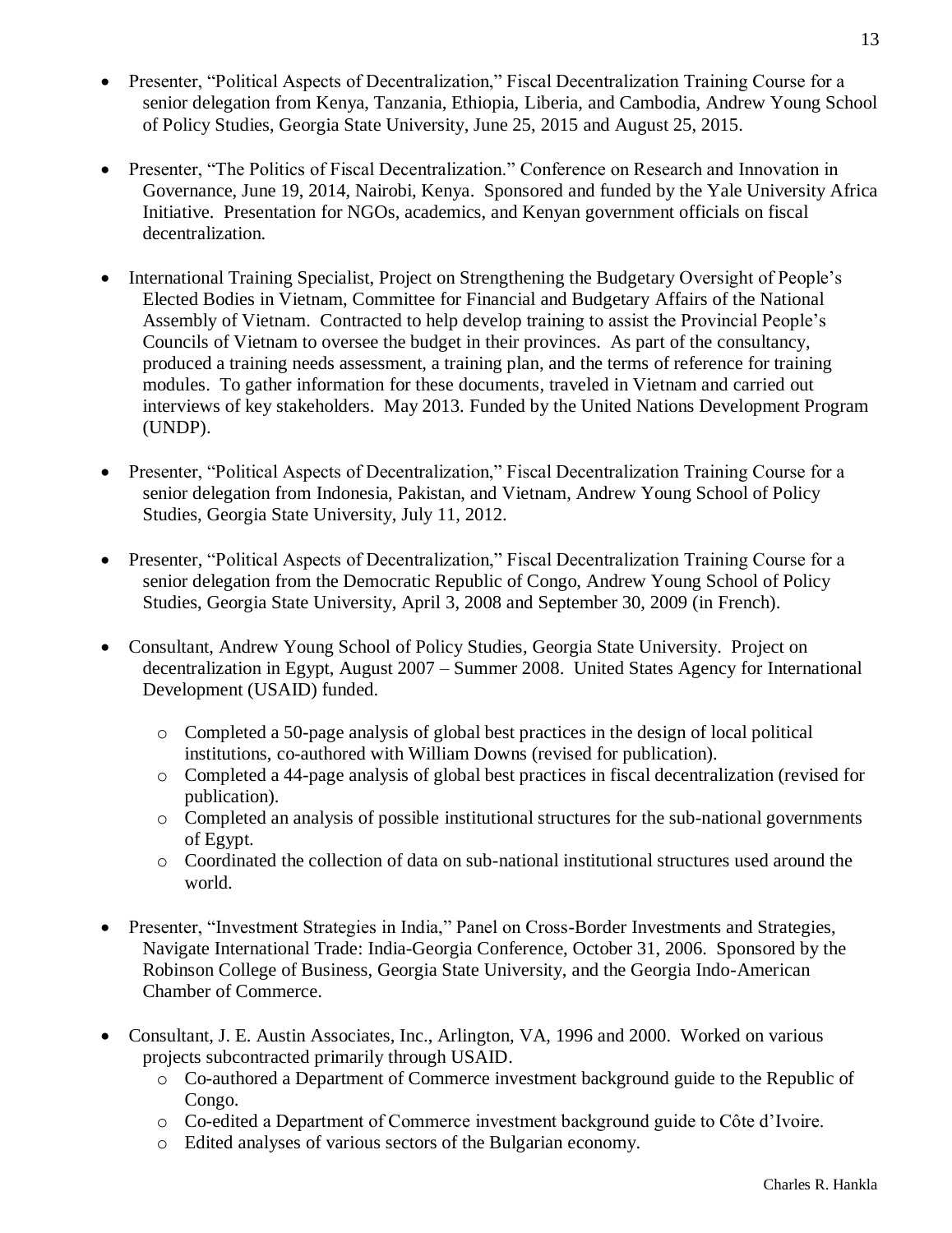## *Referee Service*

- *American Political Science Review,* Fall 2016, Spring 2015, Fall 2012, Spring 2011*,* Fall 2010, Spring 2010, Summer 2009
- *American Journal of Political Science,* Spring 2019, Fall 2018, Spring 2018, Spring 2017, Spring 2015, Fall 2014, Spring 2012, Fall 2011, Fall 2010
- *World Politics,* Fall 2010
- *International Studies Quarterly,* Summer 2013, Spring 2013, Fall 2012, Fall 2011, Spring 2011 (twice), Fall 2010
- *Oxford University Press,* scholarly book, Summer 2010
- *Journal of Politics*, Fall 2018, Summer 2017, Spring 2017, Fall 2016, Fall 2014, Spring 2014, Spring 2008
- *Comparative Politics*, Spring 2016, Fall 2015, Spring 2012, Spring 2008, Summer 2008
- *Politics and Policy,* Fall 2013, Fall 2009, Summer 2008, Summer 2007
- *Publius*, Spring 2019, Fall 2016, Summer 2015, Spring 2013, Spring 2011, Spring 2010, Summer 2008, Spring 2009
- *Journal of Criminal Justice,* Summer 2009
- *Comparative Political Studies,* Summer 2015, Summer 2014 (twice), Spring 2014, Summer 2013, Spring 2012, Summer 2011, Spring 2011, Fall 2009.
- *PS: Political Science and Politics,* Spring 2010.
- *Research Foundation Flanders* (Belgian Research Foundation), Spring 2011.
- *KU Leuven (Belgian Research Foundation),* Spring 2013.
- *International Studies Review,* Summer 2011.
- *Journal of Conflict Resolution,* Fall 2011
- *Governance,* Fall 2011
- *Political Studies,* Spring 2012
- *Journal of Comparative Economics,* Spring 2014, Fall 2012
- *International Organization*, Spring 2016, Summer 2015, Spring 2014, Fall 2012
- *International Interactions,* Spring 2017, Fall 2016, Spring 2014, Fall 2013
- *British Journal of Political Science,* Spring 2018, Spring 2017, Fall 2015, Spring 2014, Fall 2013
- *Review of International Organizations,* Spring 2014
- *Economics and Politics,* Spring 2019, Fall 2017, Fall 2015, Summer 2015, Spring 2014
- *European Journal of Law and Economics,* Summer 2014, Spring 2014
- *International Studies Association Compendium,* Spring 2015
- *Political Research Quarterly,* Summer 2018, Spring 2015
- *Review of International Political Economy,* Summer 2015, Spring 2015
- *India Review,* Spring 2015
- *West European Politics,* Spring 2016, Summer 2015
- *Foreign Policy Analysis,* Summer 2015
- *Business and Politics*, Spring 2016, Fall 2015
- *Environmental Politics,* Spring 2016, Fall 2015
- *Democratization,* Spring 2018, Summer 2016, Spring 2016
- *Journal of Public Finance*, Spring 2016
- *Review of International Organizations*, Spring 2017
- *Time Sharing Experiments in the Social Sciences Grant (Funded by NSF)*, Spring 2017
- *Public Choice*, Spring 2019, Summer 2017
- *Local Government Studies*, Summer 2017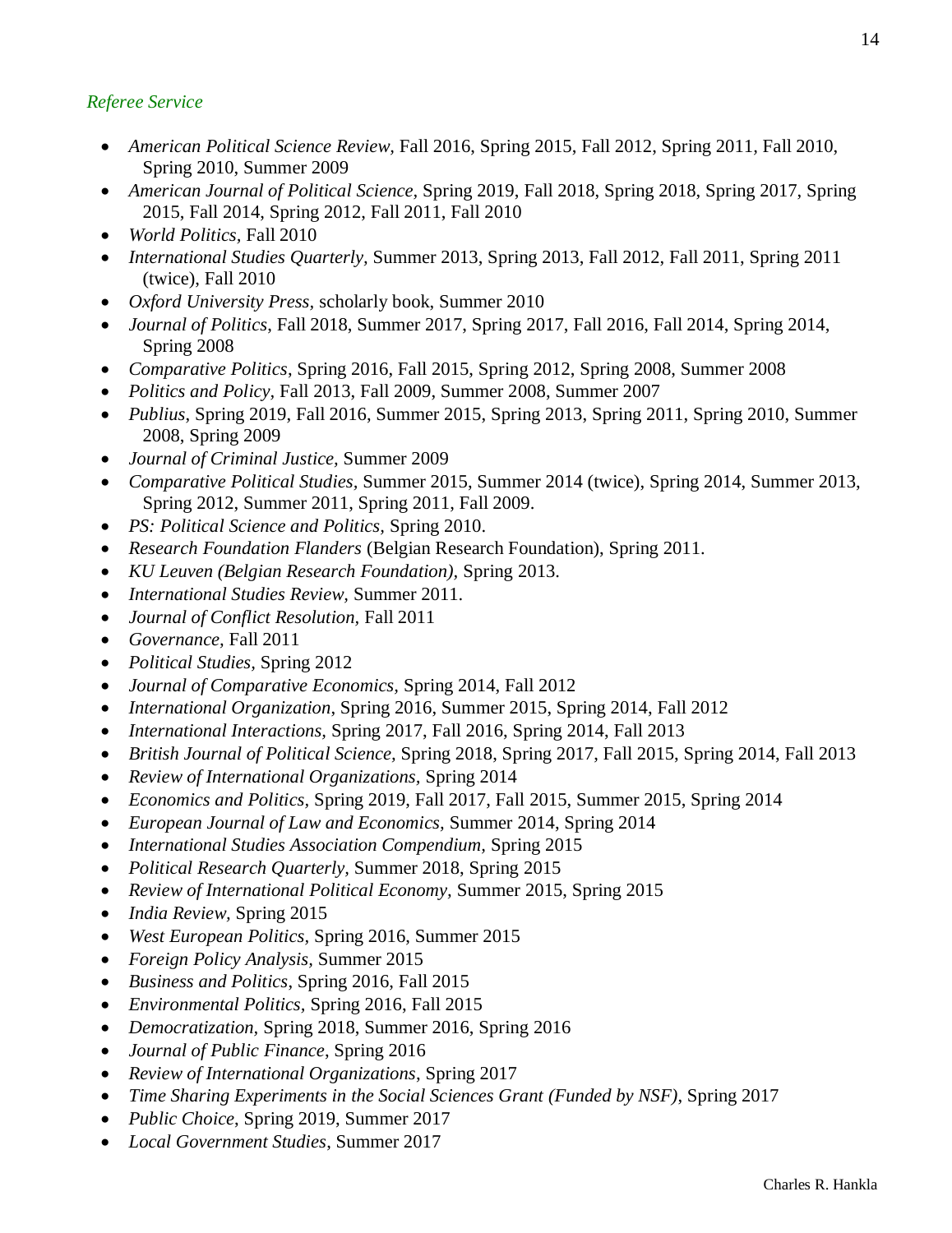- *Journal of Law and Courts,* Fall 2017
- *World Development,* Spring 2018
- *Journal of Historical Sociology,* Fall 2018
- *Journal of Economic Change and Restructuring*, Fall 2018.
- *Electoral Studies,* Spring 2019
- *Conflict Management and Peace Science,* Spring 2019

#### *Affiliations, Honors and Other Professional Activities*

- Director of Governance Programs and Senior Research Associate, International Center for Public Policy (ICePP), Andrew Young School of Policy Studies, Georgia State University, January 2017 – Present.
- Visiting Scholar, Sciences Po Lille (Institut d'Études Politiques de Lille) and CERAPS (CNRS-Centre national de la recherche scientifique), France. January – July 2013. Conducted research while participating in the life of the university.
- Provided back cover endorsement for Patrice Franko and Stephen C. Stamos Jr.'s *The Puzzle of Twenty-First-Century Globalization: An International Economics Primer*, Rowan and Littlefield, 2017.
- "Rethinking the Political Economy of Decentralization" (with Martinez-Vazquez, Ponce-Rodriguez, and Heredia-Ortiz) awarded the Deil Wright Award for best paper presented as part of the Federalism Section at the American Political Science Association Annual Convention, Seattle, 2011.
- "Rethinking the Political Economy of Decentralization" (with Martinez-Vazquez, Ponce-Rodriguez, and Heredia-Ortiz) listed among the top ten downloads in Federalism and Sub-National Politics, *Social Science Research Network,* Multiple dates.
- "Rethinking the Political Economy of Decentralization" (with Martinez-Vazquez, Ponce-Rodriguez, and Heredia-Ortiz) listed among the top ten downloads in Parties, Interest Groups, and Other Political Organizations, *Social Science Research Network,* January 19, 2013.
- "Rethinking the Political Economy of Decentralization" (with Martinez-Vazquez, Ponce-Rodriguez, and Heredia-Ortiz) chosen as the weekly discussion paper for the Weatherhead Center Political Economy Lunch, Harvard University.
- Participant, Young Scholars and Experts Delegation to Taiwan, September 2011. Met with political, economic, and academic leaders in Taiwan during this week-long trip, sponsored by Taiwan's Ministry of Foreign Affairs.
- Nominee, Outstanding Junior Faculty Award, College of Arts and Sciences, Georgia State University, 2011, 2008.
- Member, Phi Beta Delta Honor Society for International Scholars, Alpha Lambda Chapter, 2006 Present.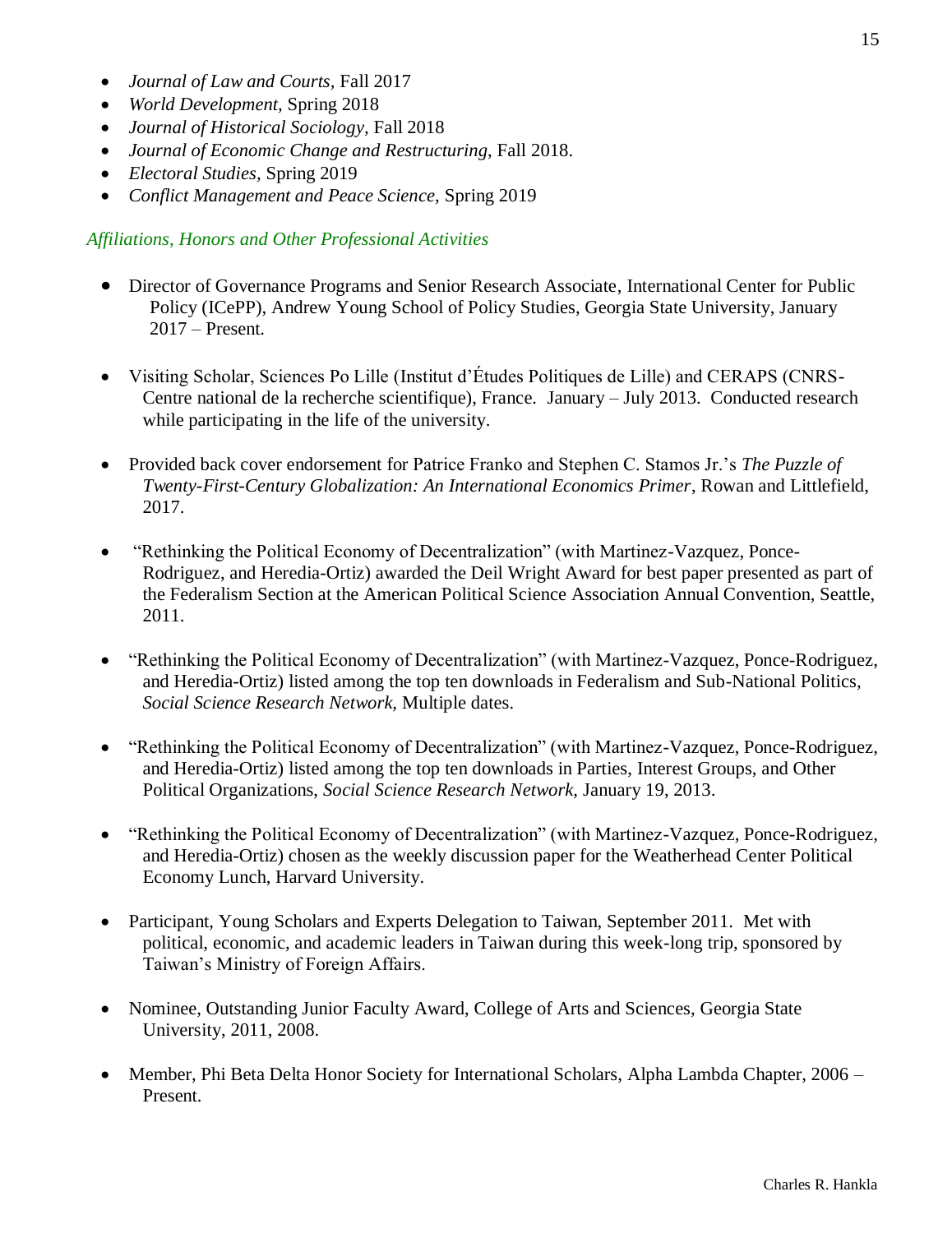- Developed a dataset coding sub-national governance institutions across all countries (for the paper with Martinez-Vazquez, Heredia-Ortiz, and Ponce-Rodriguez).
- Developed a dataset coding the average candidate nomination powers for political parties in all democracies, 1975 to 2000.
- Presidential Management Fellowship, United States Government, 2004 (Offer Declined).

## INSTRUCTION

• Average Teaching Evaluation across all Georgia State courses: > 4.8 / 5.

### *Courses Taught*

- POLS 8997: Seminar in Effective Teaching o Maymester 2015
- POLS 8800: Elements of Research Design (Graduate) o Fall 2011 (1 section), Fall 2010 (1 section), Fall 2009 (1 section).
- POLS 8270: Comparative Political Economy (Graduate) o Spring 2016, Spring 2014, Spring 2012
- POLS 8273: Political Economy of Development (Graduate) o Spring 2017, Spring 2015, Fall 2013
- POLS 8459 Studies in Foreign Policy: Domestic Politics and International Relations (Graduate) o Spring 2010 (1section), Spring 2008 (1 section).
- POLS 8430: International Political Economy (Graduate)
	- o Fall 2017, Fall 2014, Fall 2012 (1 section) Spring 2011 (1 section), Spring 2009 (1 section), Spring 2007 (1 section).
- POLS 6800: Elements of Research Design (Hybrid) o Fall 2019, Fall 2018, Fall 2017, Summer 2017, Fall Minimester 1, 2016
- POLS 4900: Senior Seminar
	- o Fall 2015 (1 section European Politics)
	- o Fall 2013 (1 section Political Economy of Development)
- POLS 4430: International Political Economy
	- o Fall 2014, Spring 2014, Spring 2009 (1 section), Spring 2007 (1 section).
- POLS 4290: The Political Economy of India (as part of study abroad) o Fall Minimester 1 2018, Fall Minimester 1 2016
- POLS 4240: European Politics
	- o Fall 2015 (1 section)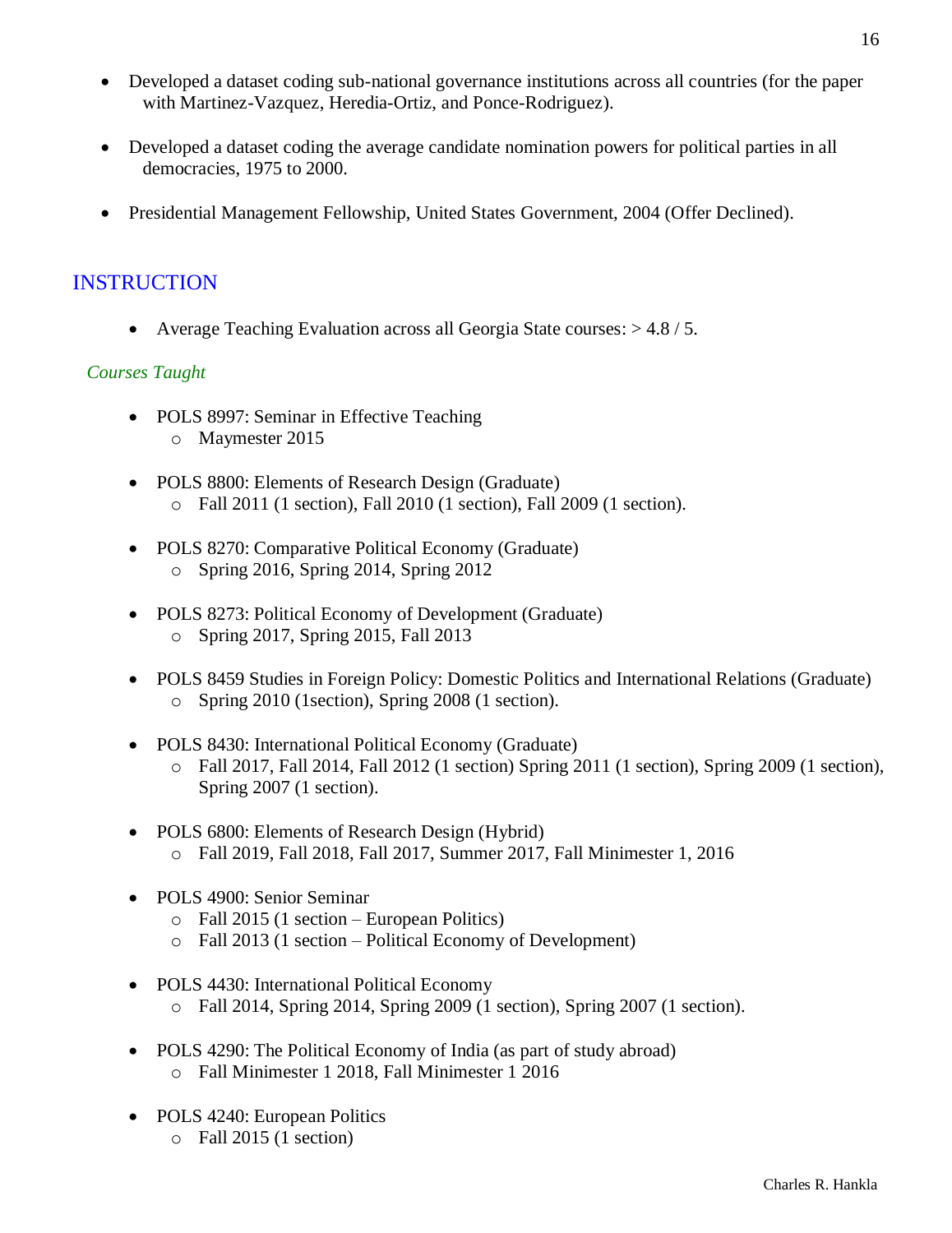- POLS 3450: US Foreign Policy
	- o Fall 2009 (1 section), Spring 2008 (1 section), Maymester 2007 (1 section), Fall 2006 (2 sections), Maymester 2006 (1 section), Spring 2006 (2 sections), Fall 2004 (2 sections).
- POLS 3400: International Politics
	- o Spring 2015, Fall 2008 (2 sections), Fall 2007 (1 section), Fall 2005 (2 sections), Spring 2005 (3 sections), Spring 2004 (1 section at Emory).
- POLS 2401: Global Issues
	- o Fall 2012 (2 sections, one of which is honors).
	- o Fall 2004 (1 section).
- POLS 2101: Sophomore Seminar in Money and Politics
	- o Fall 2007 (1 section).
- Directed Reading
	- o "Advanced Readings in French Politics" (MA Level, Summer 2019).
	- o "Advanced Readings in International Political Economy" (Undergraduate Level, Spring 2019).
	- o "Advanced Readings in International Political Economy" (Graduate Level) with Sara Matwly and Steven Buttrick (Spring 2018).
	- o "Advanced Readings in Political Economy" (Graduate Level) with Steven Buttrick (Fall 2017)
	- o "Politics and Political Economy of India" (Graduate Level), with Sohini Mookherjee and Michael Shea (Fall 2014).
	- o"Current Readings in South Asian Politics and Development" (Graduate Level), with Sayan Banerjee (Fall 2013).
	- o "Politics of India" (Graduate Level), with Sayan Banerjee (Spring 2012). Co-taught with Rashid Naim.
	- o "Advanced Topics in International Political Economy" with Gerald Allen (Summer 2009).
	- o "US Foreign Policy" with Mitch Leopard (Summer 2006).
	- o "Political Economy of India" (Graduate Level) with Shyam Sriram (Fall 2005).
	- o"Advanced Readings in International Political Economy and Conflict," (Undergraduate Level) with Mikhail Harmon (Spring 2019).
- Contemporary Research / European Union
	- o Co-taught with Clifford Carrubba at Emory (Fall 2002).

### *Advising*

- Chair, PhD Dissertation Committee for Michael Westberg. Spring 2019 Present.
- Chair, PhD Dissertation Committee for James Campbell. Spring 2019 Present.
- Chair, PhD Dissertation Committee for Alban Lauka. Summer 2018 Present.
- Chair, PhD Dissertation Committee for Rebekah Dowd. Successfully Completed Spring 2019. Awarded fellowship to study in Oxford University. Now Assistant Professor, Midwestern State University.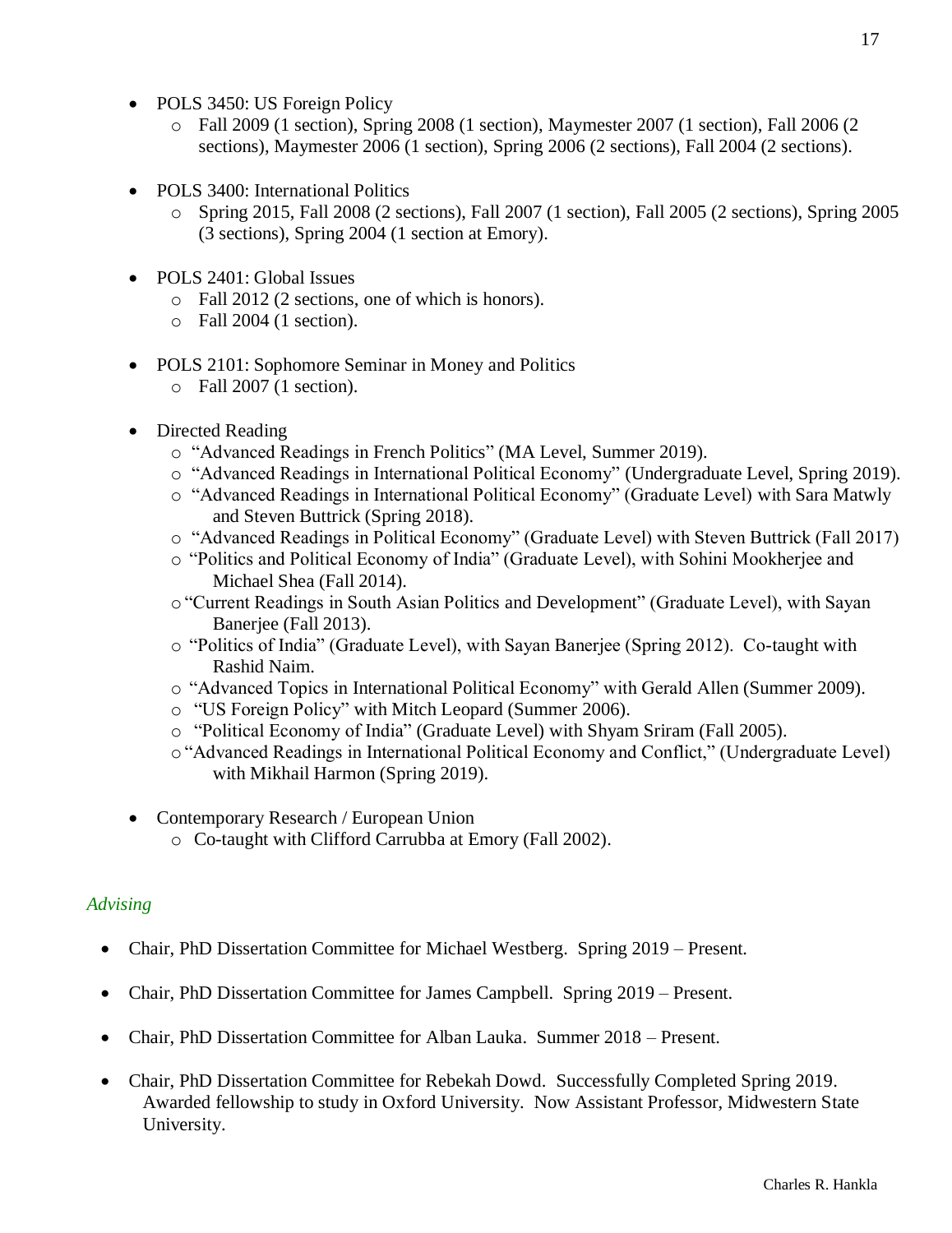- Chair, PhD Dissertation Committee for Onur Sen. (Awarded Provost's Dissertation Fellowship). Successfully Completed June 2018.
- Chair, PhD Dissertation Committee for Gulcan Saglam. Successfully completed December 2017. Awarded Provost's Dissertation Fellowship. Now Permanent Lecturer, University of Georgia.
- Chair, PhD Dissertation Committee for Larry Stewart. Summer 2016 Present.
- Chair, PhD Dissertation Committee for Veronica Luckow. Fall 2012 Present.
- Chair, PhD Dissertation Committee for Daniel Kuthy. ("State Capacity and Democratic Transition and Survival)". Successfully defended October 2011. (Now Assistant Professor, Brescia University, Kentucky).
- Co-Chair, PhD Dissertation Committee for Attasit (Den) Pankaew. Summer 2008 Spring 2010. ("Multi-level Elections and Citizens' Attitudes toward Government: A Micro Evaluation of Decentralization"). Successfully Defended April 16, 2010. (Now Assistant Professor, Thammasat University, Bangkok).
- Chair, PhD Dissertation Committee for Katherine Verleger. Spring 2013 Spring 2017.
- Chair, PhD Dissertation Committee for Susanne Gadomski. Summer 2009 Spring 2011.
- Member, PhD Dissertation Committee for Tahmina Rahman. Fall 2017 -- Present. Received Provost Fellowship.
- Member, PhD Dissertation Committee for Recha Reid. Fall 2017 -- Present.
- Member, PhD Dissertation Committee for Meshack Simati. (Awarded the US Institute for Peace Jennings Randolph Peace Scholar Award.) Successfully Completed December 2017. Now Assistant Professor, CSU San Marcos.
- Member, PhD Dissertation Committee for Hisham Soliman. Successfully completed July 2017. Now Assistant Professor, University of Cairo.
- Member, PhD Dissertation Committee for Jean-Francois Onivogui. Successfully completed November 2018.
- Member, PhD Dissertation Committee for Rahul Pathak, a student in public policy. Successfully completed June 2017. Now Assistant Professor, CUNY, Baruch College.
- Member, PhD Dissertation Committee for Diana White. Successfully completed April 2017.
- Member, PhD Dissertation Committee for Mamdouh Shouman. Successfully completed December 2017. Now Assistant Professor, Abdul Aziz University, Jeddah.
- Member, PhD Dissertation Committee for Sayan Banerjee, a student at the University of Essex, United Kingdom. Successfully completed March 2019.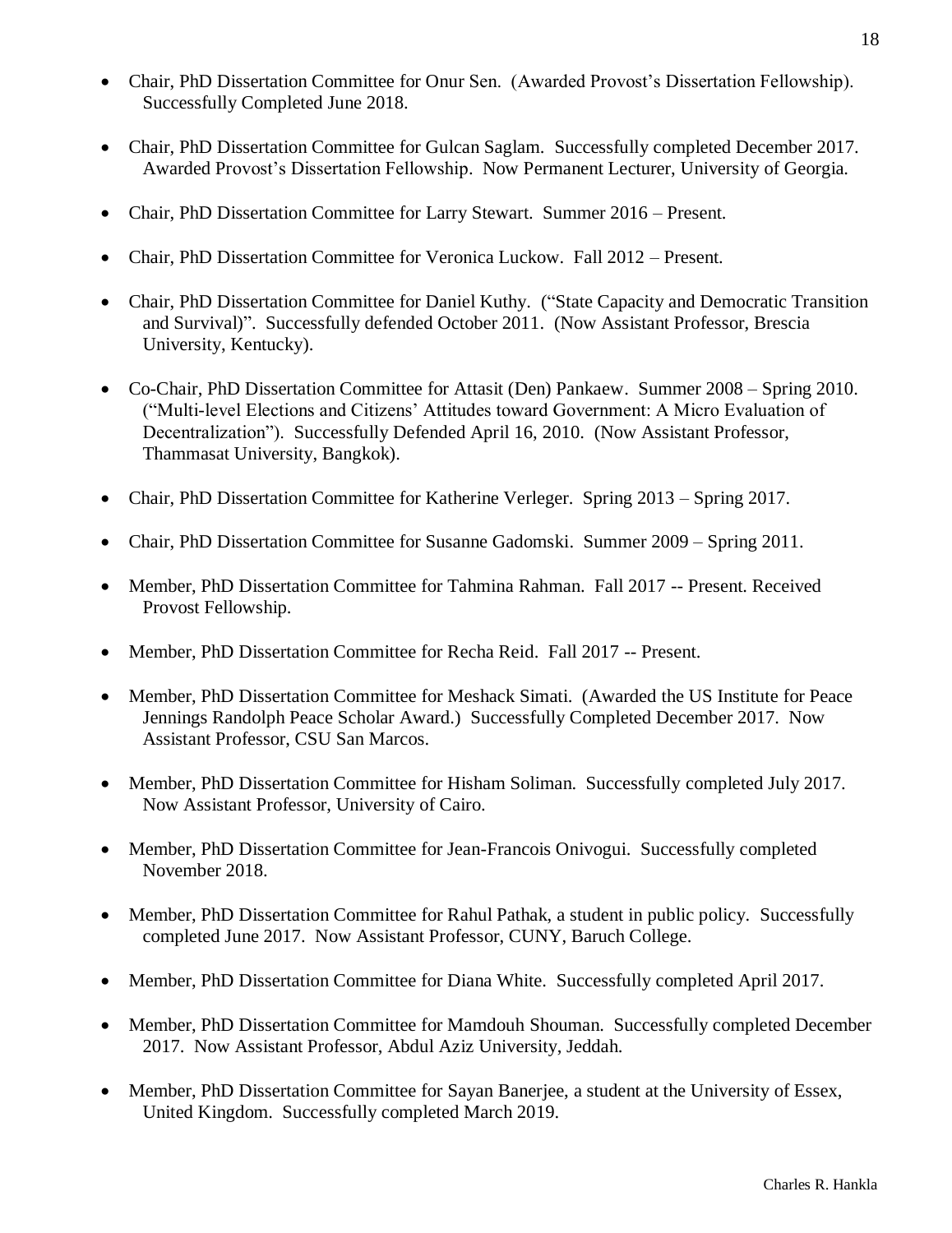- Member, PhD Dissertation Committee for Bauvrzan Yedgenov, a student in the Department of Economics. Successfully completed June 2017.
- Member, PhD Dissertation Committee for Seifu Adem, a student in the Department of Communications. Successfully completed March 2019.
- Member, PhD Dissertation Committee for Elena Andreyeva, a student in the Department of Economics. Successfully completed Summer 2016. Now postdoc, Wharton School, UPenn.
- Member, PhD Dissertation Committee for Pao-wen Li. Successfully completed September 2014. Now National Security Council, Taiwan.
- Member, PhD Dissertation Committee for Luciana Lopez, a student in public policy. Successfully defended May 2014.
- Member, PhD Dissertation Committee for Janet Porras Mendoza, a student in public policy. Successfully defended Fall 2018.
- Member, PhD Dissertation Committee for Kathy Barrett. Successfully defended April 2014.
- Member, PhD Dissertation Committee for Sara Miller. Summer 2010 2012.
- Member, PhD Dissertation Committee for Sohani Fatehin, a student in the Department of Economics. Successfully defended June 2017.
- Member, PhD Dissertation Committee for Elizabeth Gooch, a student in the Department of Economics. Successfully defended May 2014. Now economist, USDA.
- Member, PhD Dissertation Committee for Raluca Miller. ("A Transformative Effect of Migration on Tolerance?"). Spring 2007 – Spring 2014. Successfully Defended January 10, 2014. Now Assistant Professor, University of North Georgia.
- Member, PhD Dissertation Committee for Susanna (Outi) Perko. ("The Whole is Greater than the Sum of Its Part: NGO-Business Partnerships in International Cooperation"). Spring 2007 – Summer 2011. Successfully Defended May 17, 2011. (Now Environmental Policy Advisor to the Government of Finland).
- Member, PhD Dissertation Committee for Gabriel Leonardo, a student in public policy ("Politics") and Tax Morale: The Role of Trust in Government, Ideology, and Democratic Beliefs on Attitudes Toward Voluntary Compliance"). Summer 2009 – Summer 2011. Successfully Defended August 2011.
- Member, PhD Dissertation Committee for Vanja Petricevic ("Europe's Quest for *E Pluribus Unum*: The Influence of EU Educational Campaigns on Ethnic Minority Policy Making"). Successfully defended August 2012.
- Member, PhD Dissertation Committee for Harini Kannan, a student in the Department of Economics. Spring 2008 – November 2009 ("Analyzing the Role of Politics in the Conduct of Fiscal Policy and its Effect on Voting Behavior in India"). Successfully Defended November 12, 2009.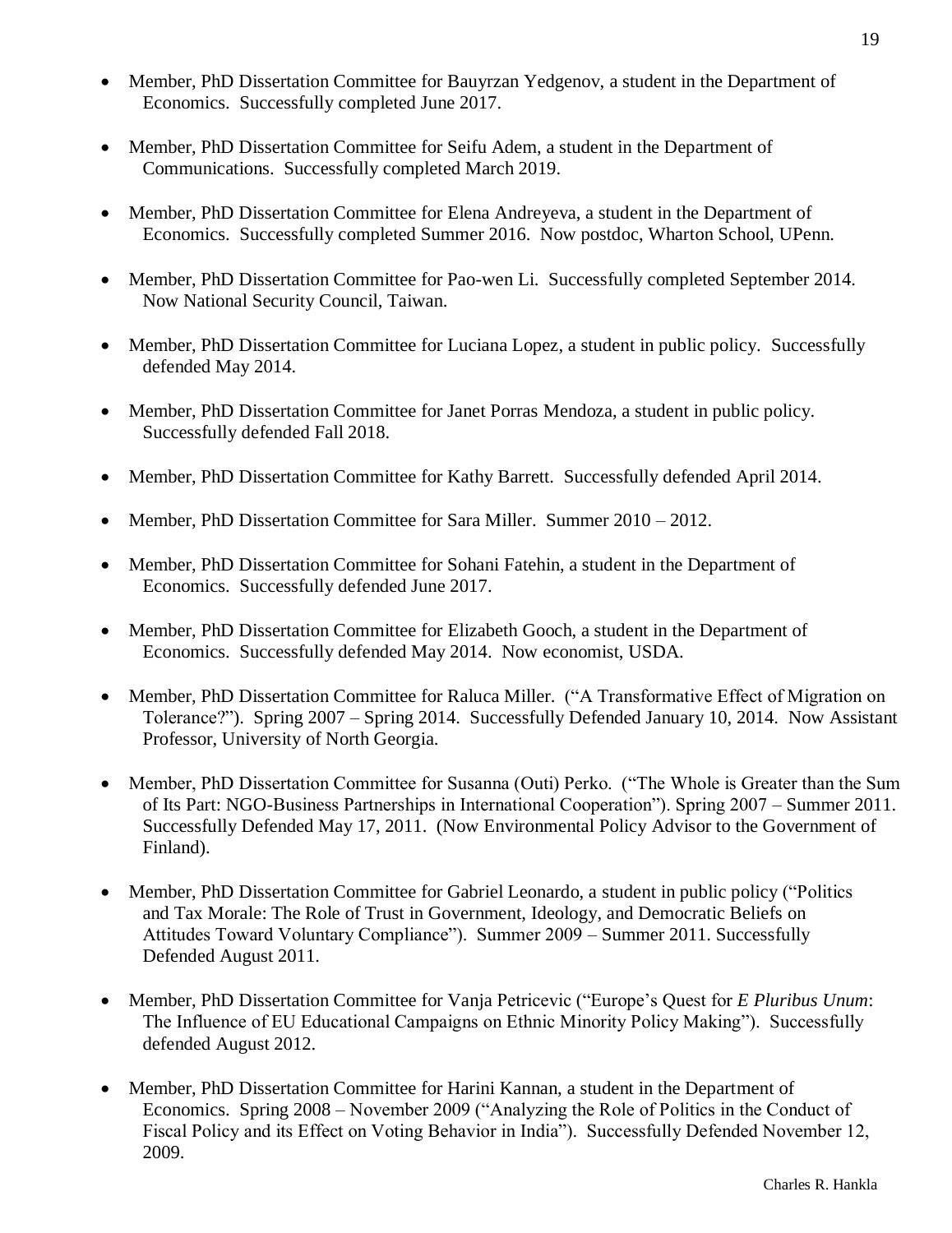- Member, PhD Dissertation Committee for Cristian Sepulveda, a student in the Department of Economics. Fall 2007 – November 2009. ("Two Essays on Fiscal Decentralization: Its Effects on Income Distribution and the Tax Assignment Problem"). Successfully Defended November 20, 2009.
- Member, PhD Dissertation Committee for Panupong Panudulkitti, a student in the Department of Economics. ("Urbanization and Poverty Reduction Outcomes"). Successfully defended Oct. 2007. (Now a senior police administrator in Bangkok).
- Member, PhD Dissertation Committee for Raul Ponce Rodriguez, a student in the Department of Economics. ("Essays on the Political Economy of Taxation"). Successfully defended Nov. 3, 2006. Now Professor, University of Ciudad Juarez.
- Member, PhD Dissertation Committee for Bala Prasad Erramilli. ("An Analysis of Factors Impacting Effectiveness in Public Administration: The Case of Emergency Management in India"). Successfully defended Dec. 9, 2008. (Now Private Secretary, President of India).
- Member, PhD Dissertation Committee for Xinsong Wang. ("Making Sense of Village Elections in China: Institutions, Participation, and Governance") Summer 2006 – July 2008. Successfully defended July 31, 2008. (Now Assistant Professor, Beijing Normal University).
- Member, PhD Dissertation Committee for Amir Azarvan. ("Investing in Repression? Multinational Corporations and Human Rights in the Global Periphery"). Fall 2006 – November 2008. Successfully defended Nov. 6, 2008. (Now Associate Professor, Georgia Gwinnet College).
- Reader, PhD Dissertation Committee for Menna Bizuneh, a student in the Department of Economics. Summer 2010 – Spring 2013.
- Reader, PhD Dissertation Committee for Rentanida Simatupang, a student in the Department of Economics. ("Evaluation of Decentralization Outcomes in Indonesia"). Fall 2007 – Spring 2007.
- Chair, MA Thesis Committee for Ashley Boyer. Successfully defended Summer 2016.
- Chair, MA Thesis Committee for Bonnie Stinson. Fall 2015 2016.
- Chair, MA Thesis Committee for Yaye Ba. Successfully defended January 2012.
- Chair, MA Thesis Committee for Sherry Gould. ("The US Information Communication Ranking: Can the US Compete with Industry Leaders Around the World?"). Successfully defended Oct. 4, 2006.
- Chair, MA Thesis Committee for Katherine Verleger. Spring 2011 Spring 2012. ("Formulation of Energy Extraction Institutions under Windfall Conditions: The Cases of North Sea States"). Successfully Defended March 7, 2012.
- Chair, MA Thesis Committee for Jean-Francois Onivogui. Fall 2012 Fall 2013. Successfully Defended August 22, 2013.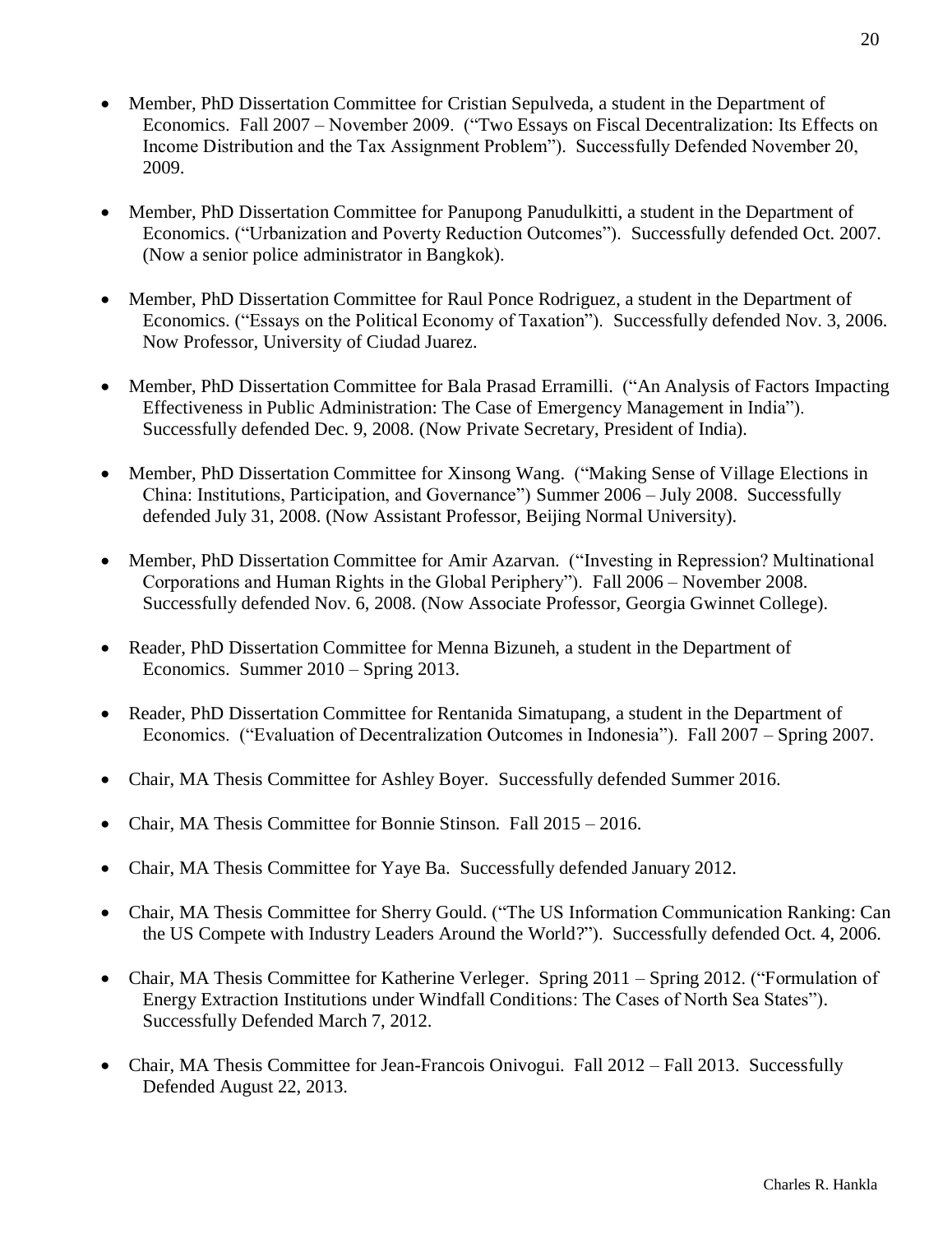- Co-Chair, MA Thesis Committee for Matthew Schipani. Spring 2010 Fall 2010. ("Regime Completeness and Conflict: A Closer Look at Anocratic Systems"). Successfully defended Nov. 16, 2010.
- Member, MA Thesis Committee for Michael Westberg. Successfully defended July 2017.
- Member, MA Thesis Committee for Keith Smith. Successfully defended Spring 2016.
- Member, MA Thesis Committee for Ludmilla Anglade. Successfully defended July 2018.
- Member, MA Thesis Committee for Brittany Bromfield. Successfully defended Summer 2015.
- Member, MA Thesis Committee for Michael Shea. Successfully defended Fall 2013.
- Member, MA Thesis Committee for Ekaterina Boyko. Successfully defended Fall 2013.
- Member, MA Thesis Committee for Jale Dayton. Fall 2012 Spring 2013.
- Member, MA Thesis Committee for Karit Guerrero. Spring 2012 Spring 2013.
- Member, MA Thesis Committee for Camille Wolpe. Successfully defended Fall 2011.
- Member, MA Thesis Committee for Kari Mackey. Summer 2011 May 2012.
- Member, MA Thesis Committee for David Hamilton. Fall 2009 Spring 2013.
- Member, MA Thesis Committee for Gulcan Saglam. Successfully defended August 2012.
- Member, MA Thesis Committee for Patrick Kenard. Fall 2010 Spring 2011. ("Living in the Age of Accountability: How Co-Decision Empowers the European Parliament in the Design of EU Agencies"). Successfully defended April 25, 2011.
- Member, MA Thesis Committee for Matthew Lenard. Fall 2009 Fall 2010. ("The Political Economy of Pork"). Successfully defended November 16, 2010.
- Member, MA Thesis Committee for Veronica Armendariz. Successfully defended Sept 2011.
- Member, MA Thesis Committee for Lindsey Herbel. Fall  $2008 -$ August 2009. ("Gender Inequality  $\&$ Middle East Islam vs. Oil") Successfully Defended August 2009.
- Member, MA Thesis Committee for Andrea Aldrich. Fall 2008 April 2009. ("Ignorant and Confused? The Impact of Knowledge and Awareness on Euroskeptic Attitudes and Voting Behavior"). Successfully Defended April 6, 2009.
- Member, MA Thesis Committee for Ian Smith. Spring 2009 April 2009. ("Election Boycotts and Regime Survival"). Successfully Defended April 29, 2009.
- Member, MA Thesis Committee for Betsy Montgomery. ("Examining the Ineffectiveness of the Genocide Convention"). Spring 2007 – August 2007. Successfully Defended August 2007.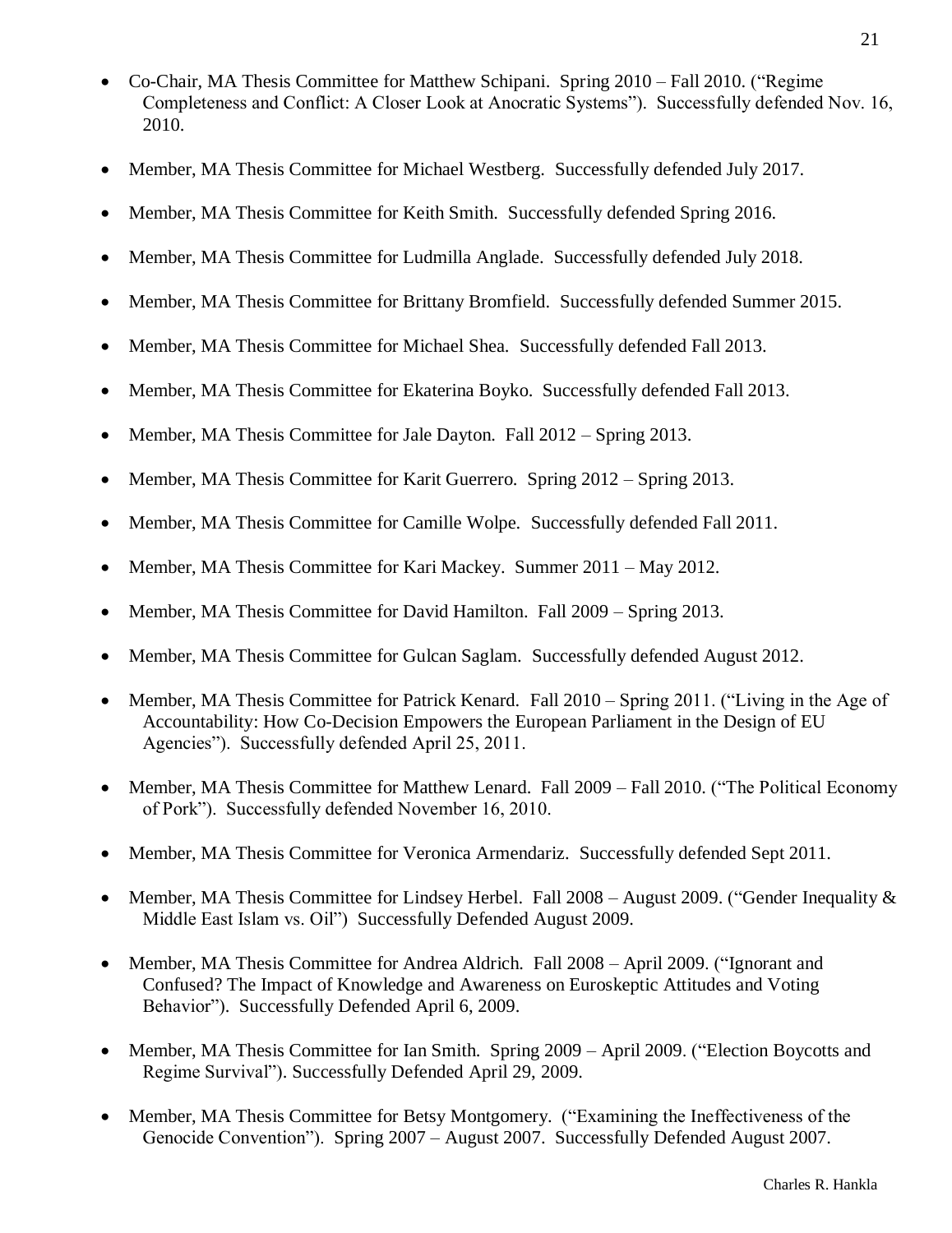- Member, MA Thesis Committee for Caroline Metz, a student at Sciences Po Lille, France. ("Paradigmatic Persistence through European Responses to the Debt Crisis: The Case of the European Stability Mechanism"). Successfully Defended June 2013.
- Member, MA Thesis Committee for Claire Gowen. ("IMF Conditionality and Armed Civil Conflict: An Analysis of Sub-Saharan Africa"). Successfully Defended July 2007.
- Chair, MA non-thesis paper for Nimendra Mawalagedara. Successfully completed Spring 2018.
- Chair, MA non-thesis paper for Rustam Mussa. Successfully completed Spring 2018.
- Chair, MA non-thesis paper for Jean-Marc Akakpo. Successfully completed Fall 2015.
- Chair, MA non-thesis paper for Stavros Papadopoulos. Successfully completed Summer 2015.
- Chair, MA non-thesis paper for Stefan Martinez-Ruiz. Successfully completed Spring 2017. (Awarded the APSA Minority Fellowship).
- Chair, MA non-thesis paper for Philemon Yoo. Successfully completed Spring 2017.
- Chair, MA non-thesis paper for Uzoma Okafor. Successfully completed Fall 2016.
- Chair, MA non-thesis paper for Carrie Ann Starnes. Fall 2009 Fall 2012. Successfully completed December 13, 2012.
- Chair, MA non-thesis paper for Michael Lekoitje. Spring 2012 Spring 2013.
- Member, MA non-thesis paper for Dariga Abilova. Successfully completed Spring 2017.
- Member, MA non-thesis paper for Baek Sun Sunny Jang. Successfully completed Fall 2016.
- Member, MA non-thesis paper for Tahmina Rahman. Spring 2016 Spring 2017.
- Member, MA non-thesis paper for Laura Sipe. Fall 2015 2016.
- Member, MA non-thesis paper for Marvin Phinizy. Successfully completed Summer 2015.
- Member, MA non-thesis paper for Austin Trott. Successfully completed Summer 2015.
- Member, MA non-thesis paper for Li Zheng. Fall 2014. Successfully completed.
- Member, MA non-thesis paper for Sahr Kamara. Successfully completed spring 2011.
- Member, MA non-thesis paper for Ralitsa Vassileva. Successfully completed summer 2010.
- Member, MA non-thesis paper for Brian Sernulka. Spring 2008 July 2009. ("International Elections – U.S. Economic Power, Perception, Policy and Outcomes"). Successfully completed July 2009.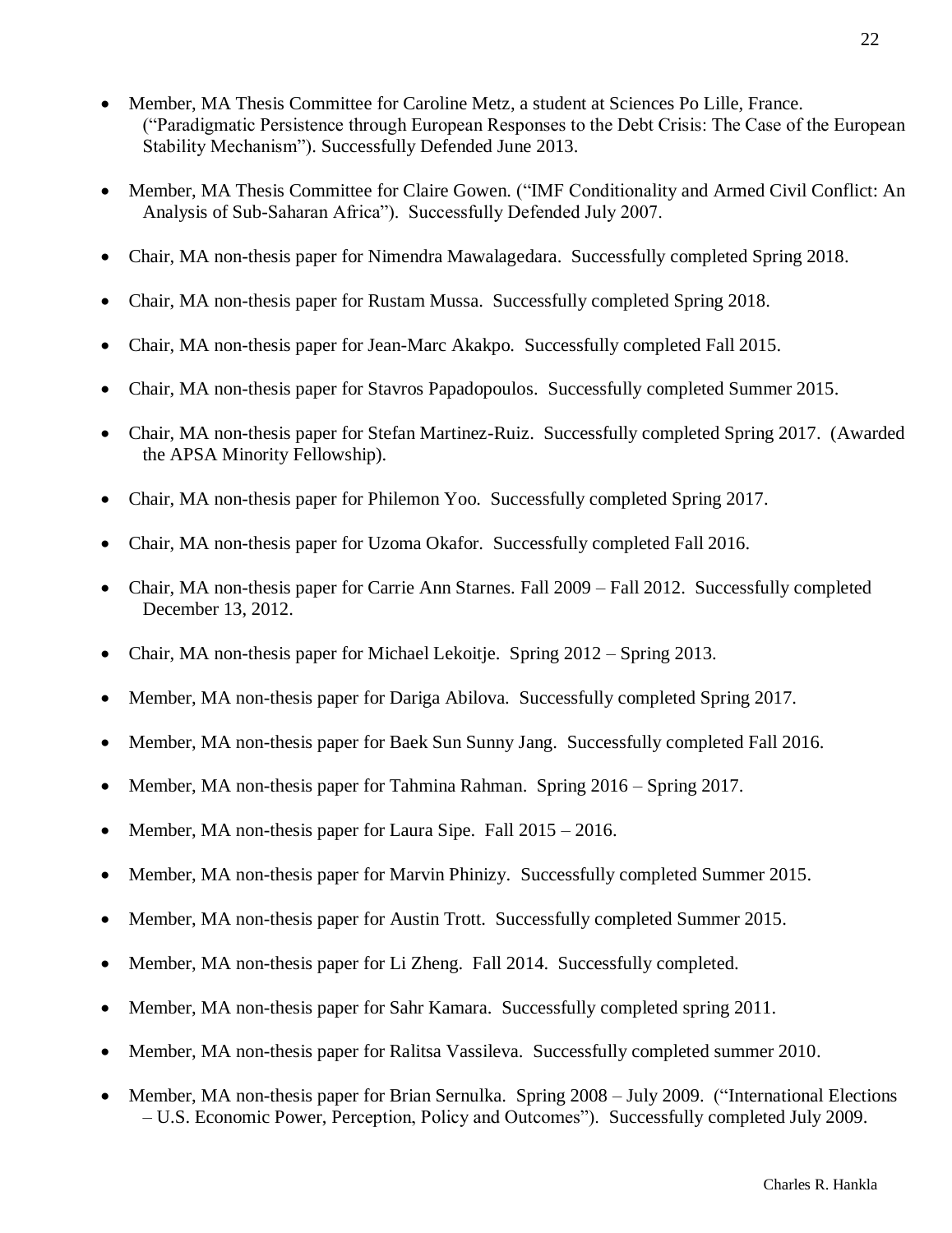- Member, MA non-thesis paper for Mathew Deluca. Fall 2007 August 2008. Successfully completed August 2008.
- Member, MA non-thesis paper for Shannon Jones. Successfully completed.
- Member, Major Area Paper for Alban Lauka. Spring 2018.
- Member, Major Area Paper for Jean-Francois Onivogui. Fall 2016.
- Member, Major Area Paper Committee for Diana White. Summer 2015.
- Member, Major Area Paper Committee for Meshack Simati. Fall 2015.
- Member, Major Area Paper Committee for Gulcan Saglam. Summer 2015.
- Chair, MA Capstone Project Committee for Alex Lowry. Summer 2019.
- Chair, MA Capstone Project Committee for Charlotte Davis. Summer 2019.
- Member, Fulbright Committee for Monica Malbrough. Fall 2008.
- Member, Fulbright Committee for Vanja Petricevic. Fall 2007. Application was successful.
- Member, Senior Thesis Committee for Brandon White. ("The Effects of the 22<sup>nd</sup> Amendment on a President's Foreign Policy"). Summer 2006 – Fall 2007.
- Member, Senior Thesis Committee for David Brown. ("American Presidential Power in Times of Emergency: The Constitutional Balance"). Summer 2006 – Fall 2007.
- Advisor for Rania Renno, University Scholar Assistantship Program, Fall 2010.
- Advisor for William Tran, University Scholar Assistantship Program, 2008 2009.
- Evaluator, Undergraduate internship at Avondale Estates for Johnathon Fitzpatrick, Fall 2007.
- Advisor for approximately 25 undergraduate majors through the Political Science Department's advisement program. 2006-2007, 2007-2008, 2008-2009.
- Academic advisor, Undergraduate Internship at the Carter Center for Leah McGaw, Spring 2008.
- Academic advisor, Undergraduate Internship at the Carter Center for Kara Mackey, Spring 2007.
- Academic advisor, Undergraduate Internship at the International Rescue Committee for Natasa Bilic, Fall 2006.
- Academic advisor, Undergraduate Internship at the International Rescue Committee for Christine Simpson, Spring 2006.
- Completed hundreds of student letters of recommendation since 2004.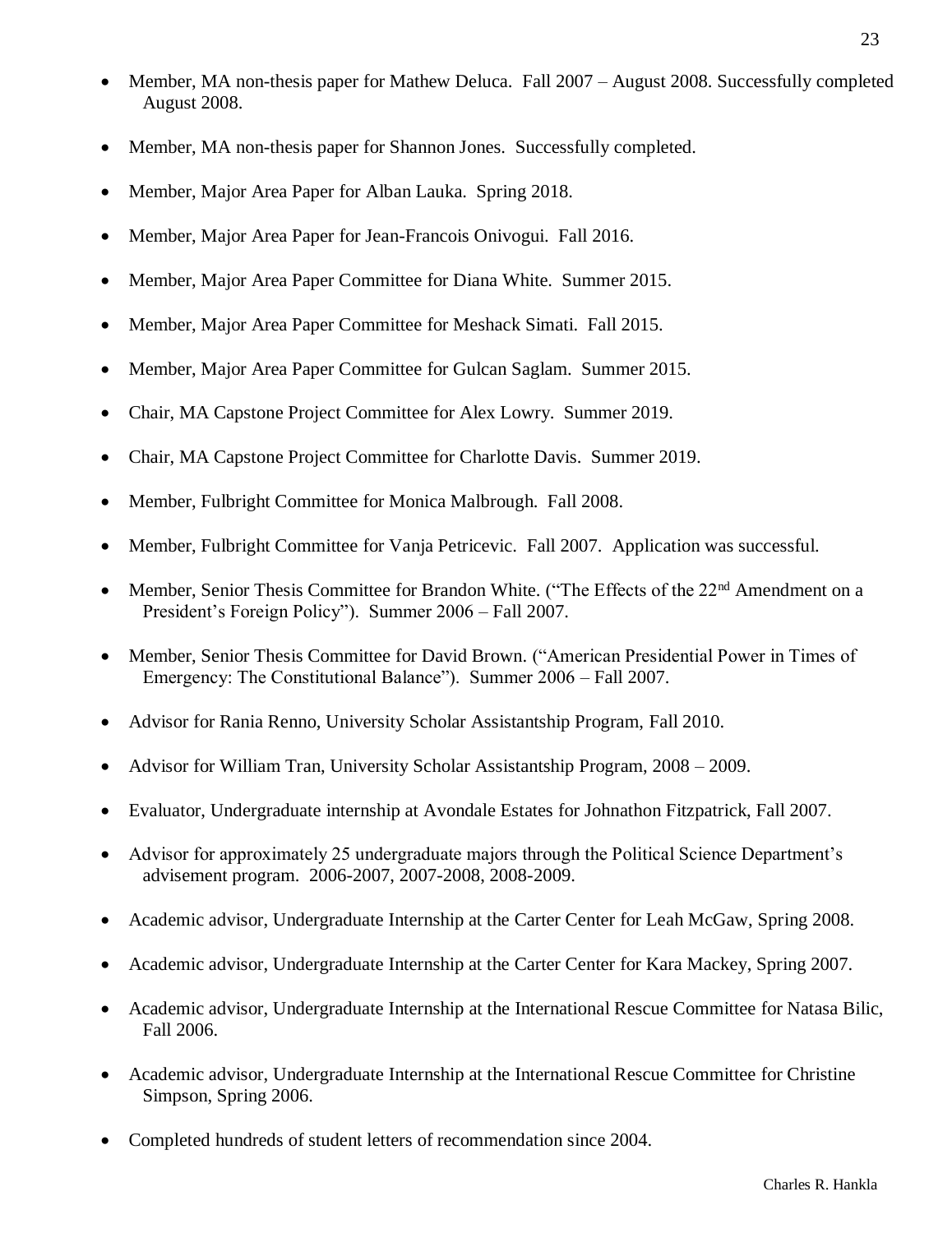#### *Additional Teaching Activities*

- Member, International Politics Comprehensive Exam Committee, Spring 2019.
- Member, International Politics Comprehensive Exam Committee, Spring 2018.
- Among three faculty members taking 12 undergraduates to India as part of a new GSU study abroad program. Leading (solely) the 2.5-week program in Kolkata, affiliated with Presidency University, Kolkata. November 2016. Arranged meetings with political, intellectual, and business leaders.
- Member, Comparative Politics Comprehensive Exam Committee, Spring 2017.
- Panel Presenter, Inequality and the Black Lives Matter Movement, Psi Sigma Alpha Undergraduate Honor's Society, Georgia State University, November 17, 2015
- Member, Political Economy Comprehensive Exam Committee, Fall 2015, Spring 2015, Spring 2014, Fall 2013, Spring 2012.
- Member, Foreign Policy Comprehensive Exam Committee, Fall 2013, Spring 2012.
- Member, International Relations Comprehensive Exam Committee, Spring 2016, Summer 2014, Fall 2012, Fall 2009, Fall 2008, Spring 2007, Spring 2006, and Fall 2006.
- Panel Presenter, Obama's First 100 Days: Economic Policy, Freshman-Sophomore Honor's Society, Georgia State University, April 7, 2009.
- Panel Presenter, Presidential Debate Watching Party, Freshman-Sophomore Political Science Honor Society, Georgia State University, October 2008.

#### *Teaching Honors and Past Experience*

- Graduate Student Mentoring Award, College of Arts and Sciences, Georgia State University, January 2019.
- Teaching Mentor, Center for Teaching and Learning Mentor Program, Georgia State University, Spring 2010-Spring 2013. My courses are listed among example courses for new instructors.
- Received a note of thanks from through Georgia State's "Thank-a-Teacher" initiative, 2008.
- Full Time Visiting Instructor, Georgia State University, Department of Political Science, Atlanta, Georgia, August 2004 – May 2005.
- Graduate Student Award for Teaching Excellence, Department of Political Science, Emory University, 2004.
- Dean's Teaching Fellow, Emory University, 2003-2004. Awarded through a campus-wide competition.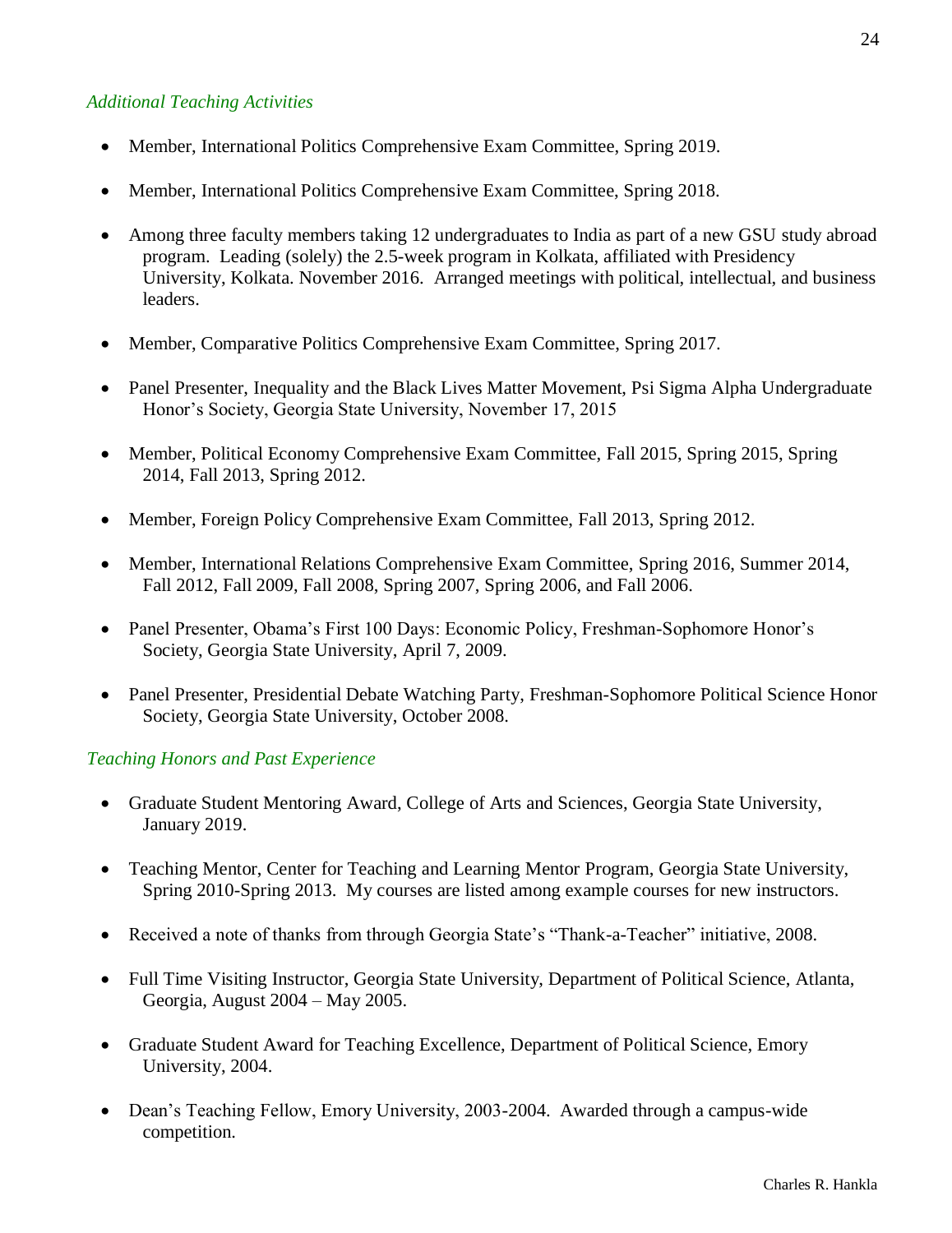- Completed Emory University Teacher Training Program, Atlanta, Georgia, 2001 2002.
- Teacher, English as a Second Language, Moscow Continuing Education Centre, Moscow, Russia, October 1997 - March 1998.

## **SERVICE**

#### *Director of the M.A. Program in Political Science, Spring 2019 – Present*

- Responsible for overseeing the department's six M.A. programs, including two innovative, online programs in Professional Politics and Political Sciences for Educator.
- Responsible for overseeing the department's Dual Degree B.A. / M.A. program.
- Key tasks include designing curriculum, advising students, organizing experiential learning opportunities, marketing, and admissions.

### *Founding Director, Online MA program in Political Science for Educators, Fall 2015 – Summer 2018.*

- Responsible, with Carrie Manning and Sarah Gershon, for creating a new, fully online master's program in political science for educators, the first in Georgia and among the few nationally.
- Key tasks included designing the curriculum, moving the proposal through the approval process, marketing the program, and staffing the courses.
	- o Presented on the program at the Georgia Council for the Social Studies Annual Meeting, October 2017.
- Also designed, with the assistance of the Center for Instructional Innovation and two graduate assistants (Rebekah Dowd and Adnan Rasool) the methods course for the program, the first online graduate course taught in the College of Arts and Sciences, Fall 2016.

#### *Graduate Director (January 2010 – May 2012) – Recurring Activities*

Was responsible for overseeing, in consultation with the chair and the graduate committee, all aspects of the department's MA and PhD programs (with about 110 students). About 15-30 hours per week. Specific tasks include:

- Overseeing and allocating the department's assistantship monies, a budget of nearly \$400,000;
- Assisting incoming students to find funding for their graduate education;
- Supervising the performance and duties of graduate student instructors and research assistants;
- Assigning graduate research assistants to faculty and pairing new students with faculty advisors;
- Coordinating the admissions process and making admissions decisions, in consultation with the graduate committee and the college;
- Recruiting new students into the graduate program and responding to inquiries from prospective applicants;
- Serving as a central source of program advisement to our graduate students;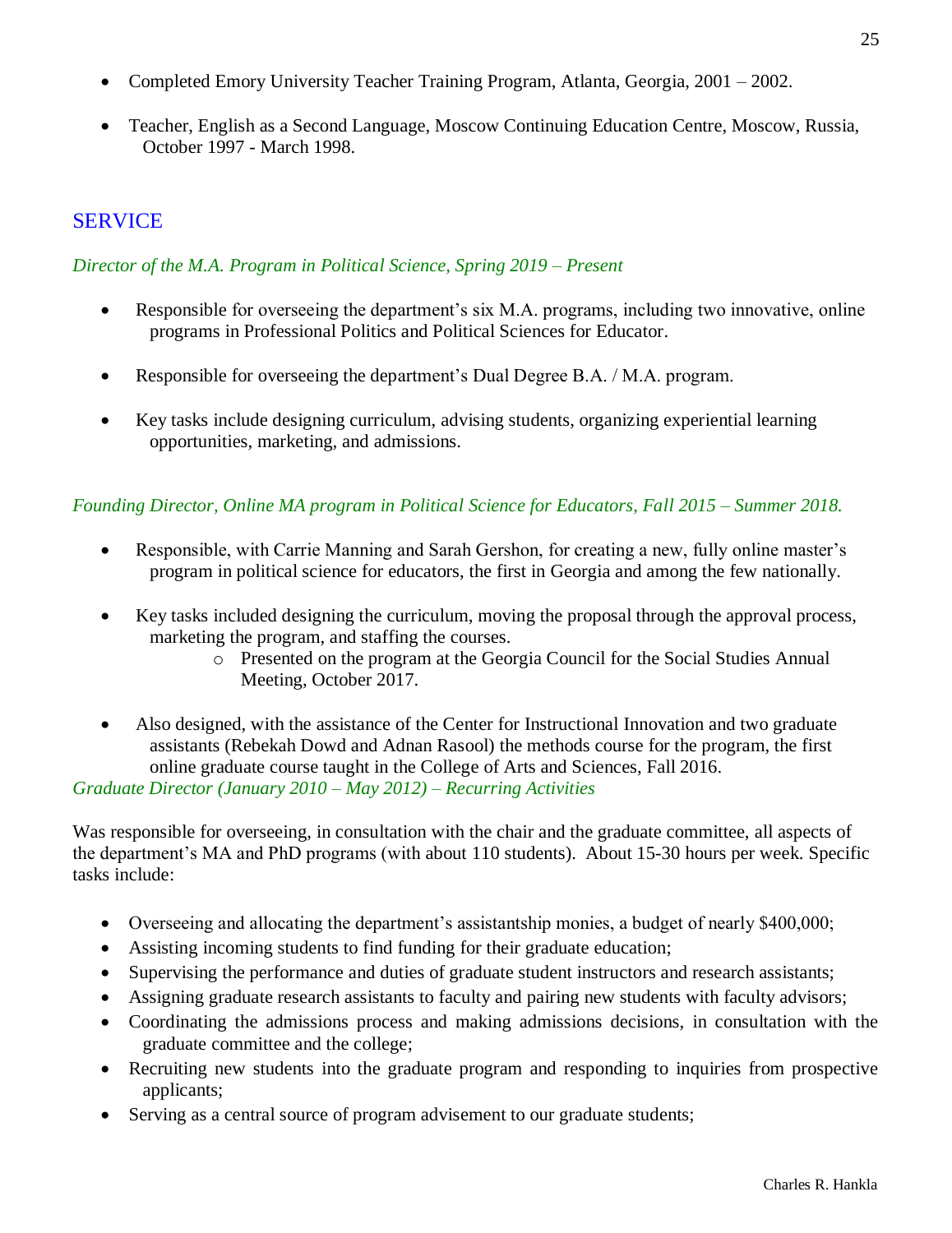- Ensuring that the department's degree requirements are understood and enforced, and recommending changes to them when appropriate;
- Organizing comprehensive exams, including clearing students for the exams, assigning faculty to committees, and, in cooperation with the graduate secretary, setting the schedule for written and oral exams;
- Leading research colloquia for graduate students working on their theses and dissertations eight two-hour sessions per year;
- Organizing other graduate student events, in consultation with the Graduate Student Association, including regular colloquia on comprehensive exam preparation and job placement and regular colloquia for graduate students presenting at upcoming conferences;
- Serving as faculty advisor to the Graduate Student Association;
- Coordinating the department's PhD placement activities and advising graduate students on the job market;
- Chairing the department's graduate committee;
- Serving as liaison with the college on matters relating to the graduate program and attending regular meetings of the college graduate council.
- Creating and implementing annual recruitment plans for our degree programs, as required by the university.

## *Graduate Director – Additional Activities and Accomplishments*

- Oversaw the reform of our comprehensive exams, including an introduction of open notes and a change in the structure of oral exams.
- Oversaw the implementation of catalog changes to streamline our program: (1) a "C" minimum for degree credit, (2) the elimination of January intake into our MA program, and (3) the elimination of public administration as a major field, (4) the specification of rules for thesis and dissertation committee composition.
- Introduced the use of Embark and then Dobson's for graduate recruiting in political science.
- Purchased GRE scores to strengthen recruiting into the graduate program.
- With the assistance of the graduate committee, planned and organized a new recruitment and admissions calendar, along the department's first prospective student weekend.
- Implemented the new university "responsible conduct of research" training mandate for our graduate students, including the organization of regular seminars on research ethics.
- Along with the previous graduate director, presided over a dramatic expansion in the size of our doctoral program, with 14 new PhD students beginning in Fall 2010 (up from 7 in 2008), and more than 80 PhD applications for Fall 2012 (up from 36 in Fall 2008).
- Played a central role in the expansion of our methods course sequence from two to four courses.
- Oversaw an editing and expansion of the graduate program website, with new buttons such as "hire a PhD" and "testimonials from former students" as well as more information about faculty research.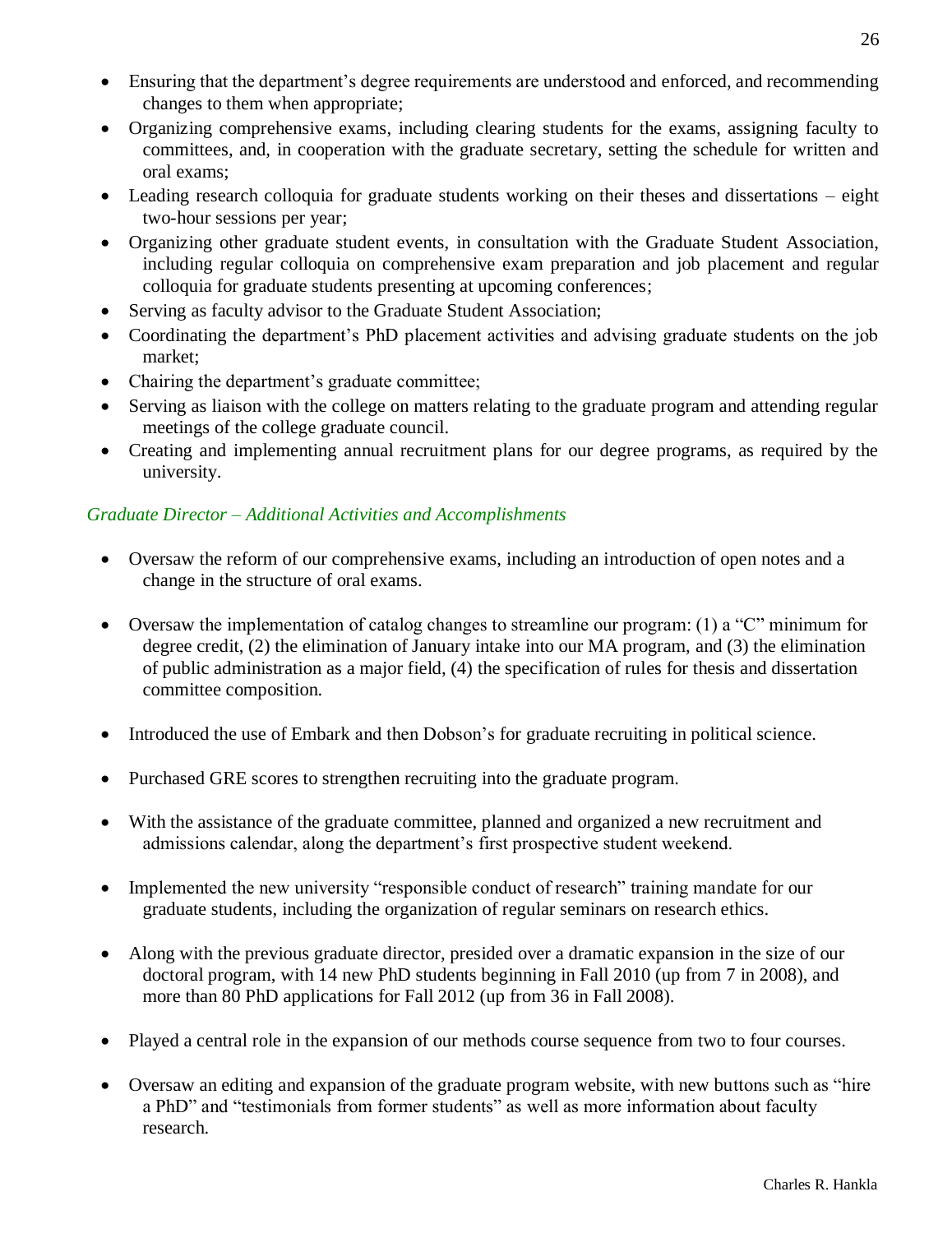#### *Other Service – Departmental*

- MA program director (January 2019 Present) and student advisor (Fall 2018 Present).
- Participated in the organization of a visit by Jennifer Gandhi, Associate Professor, Emory University, to Georgia State's Graduate Student Conference, March 2019.
- Organized a series of talks on student mental health. Spring 2018 Fall 2018.
- Successfully nominated Rashid Naim for GSU's International Engagement Faculty Award. Fall 2017.
- Organized lecture by Anjali Bohlken, Assistant Professor of Political Science at the Georgia Institute of Technology. October 3, 2017.
- Presenter and Organizer, Colloquium on Finding an Academic Job, June 2017.
- Organized lecture by Mark Zachary Taylor, Associate Professor of Political Science at the Georgia Institute of Technology. March 8, 2017.
- Presenter, Colloquium on Succeeding in Graduate School, February 2017.
- Member, International Politics Faculty Search Committee, Department of Political Science, Georgia State University, 2016.
- Organized the visit of Dr. Patrick Mardellat and Dr. Guillaume Duseigneur, from Sciences Po Lille, to Georgia State, May 2016.
- Organizer and speaker, Colloquia on the academic and non-academic job markets, Political Science Graduate Program, February 2016.
- Organized (with Ryan Carlin) lecture by Maria Escobar-Lemmon, Associate Professor of Political Science, Texas A&M University, at Georgia State University, February 2016.
- Faculty Advisor, Political Science Club, Georgia State University, 2016 2018.
- Member, Pre-tenure Review Subcommittee of the Promotion and Tenure Committee, Spring 2017, Spring 2016.
- Member, Committee to revise the international politics graduate concentration. Summer 2015 2016.
- Member, Committee to revise the international and comparative politics undergraduate concentration, Summer 2015 – 2016.
- Organizer and speaker, Colloquia on the academic and non-academic job markets, Political Science Graduate Program, March and April 2015.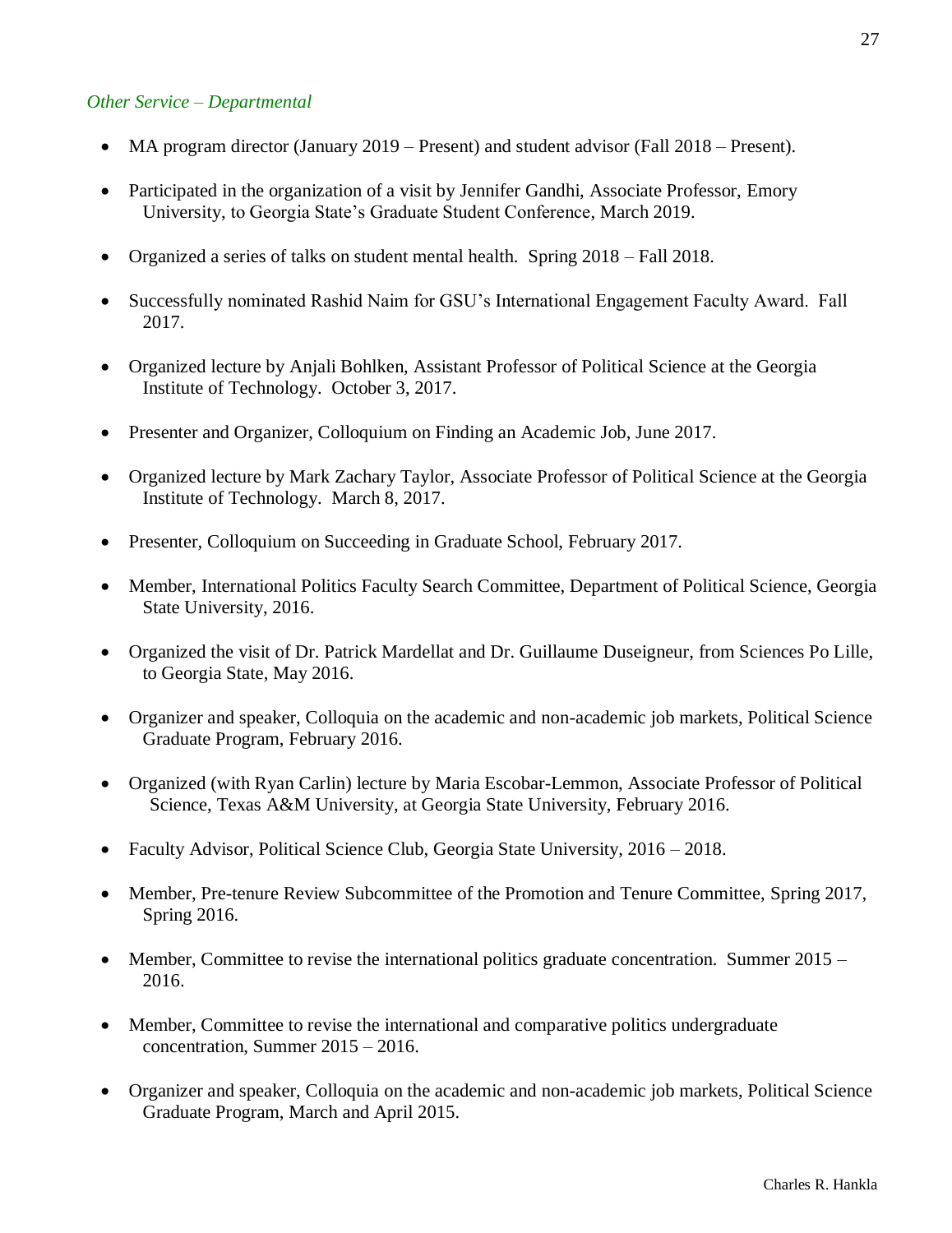- Chair, International Politics Faculty Search Committee, Department of Political Science, Georgia State University, 2013-14. Resulted in the hire of Austin Carson.
- Member, Promotion and Tenure Committee, Department of Political Science, Georgia State University, 2011 – Present.
- Participated in the organization of a visit to Georgia State by Irfan Nooruddin, Associate Professor, Georgetown University, April 2014.
- Member, Graduate Committee, Dept. of Political Science, Georgia State University, 2014-Present, 2008-2009, 2006-2007.
- Placement Director, Graduate Program, Department of Political Science, Georgia State University, 2014-Present.
	- o Organized colloquium on the academic and non-academic job market.
	- o Advised graduate students in their job search.
- Chair, Ad Hoc Committee on Updating the Political Science Department's Promotion and Tenure Manual. Fall 2012.
- Helped organize lecture by Lutz Görgens, Consul-General of Germany in Atlanta, Georgia State University, March 2012.
- Member, Chinese Political Economy Faculty Search Committee, Georgia State University, summer 2010 – 2012. A senior search under the university's Second Century Initiative.
- Member, Public Law / Methods Faculty Search Committee, Department of Political Science, Georgia State University, 2010-11.
- Organized lecture by François Vaillancourt, Professor of Economics, University of Montreal, Canada, at Georgia State University, Oct. 14, 2009.
- Organized lecture by Anthony D'Costa, Professor of Indian Studies, Copenhagen Business School, Denmark, at Georgia State University, April 8, 2009.
- Placement coordinator for PhD students, Department of Political Science, Georgia State University, 2014-2015, 2008 – 2012.
- Member, International Politics Faculty Search Committee, Department of Political Science, Georgia State University, 2008-2009, 2007-2008, 2006-2007, 2006-2006.
- Member, Executive Committee, Dept. of Political Science, Georgia State University, 2015-2016, 2011-2012, 2010-2011, 2009-2010, 2007-2008.
- Participant, Georgia State University Major's Fair, 2010, 2009 and 2007.
- Participant, Roundtable on Comprehensive Exam Preparation, Graduate Student Association, Department of Political Science, Georgia State University, 2005 and 2007.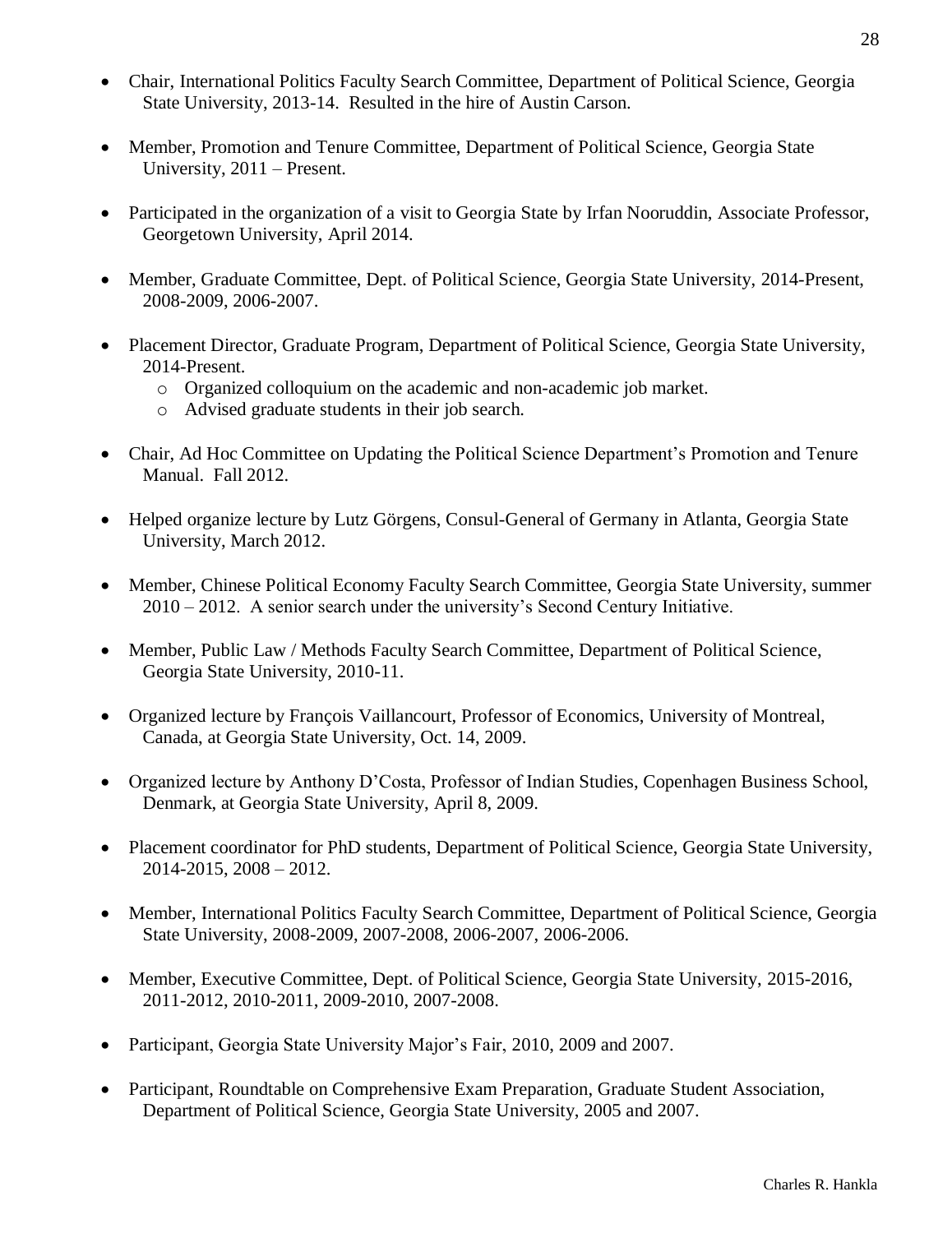- Award Committee Member, Bascom Quillian Award for Best Graduate Paper Presented at a Conference, Dept. of Political Science, Georgia State University, 2006, 2007, and 2009.
- Faculty liaison to the Dept. of Economics to create a graduate field in political economy, 2006-2008.

## *Other Service – College*

- Presenter to the Graduate Council and the Department of Modern and Foreign Languages on Online Graduate Education. Fall 2016 – Spring 2017.
- Member, Comprehensive Exam Committee for Seifu Adem, a PhD student in the Department of Communications, Spring 2016.
- Member, Graduate Council Subcommittee on Online Education, Spring 2016 Present.
- Departmental representative, College of Arts and Sciences Graduation Event, December 2014 and 2015.
- Member, Search Committee to hire the inaugural three dedicated faculty for the Global Studies Institute. Fall 2014 and Spring 2015.
- Program Director (and founder), Student Exchange Program with Sciences Po Lille, France. First students participating in Spring 2016.
- Member, College Graduate Council Subcommittee on Recruitment, Fall 2011 Spring 2012.
- Member, Transcultural Violence and Conflict Studies Graduate Fellowship Awards Committee, Fall 2011 – Spring 2012. This committee awards graduate assistantships under the university's Second Century Initiative.
- Substitute member, College Graduate Petitions Board, April 2011, September 2011, October 2011.
- Panel Presenter, Colloquium for New Faculty, College of Arts and Sciences, Georgia State University, November 3, 2008, and January 14, 2009.
- Departmental representative, College Graduate Council, January 2010 May 2012.
- Winner of the Gilded Rolling Pin for my caramel slice dessert, College Staff Bake-Off, summer 2010.

### *Other Service – University*

• Member, Council of Cities Strategic Plan Coordination Group 1: Governance, Planning, and Infrastructure, Georgia State University, Fall 2011 – Spring 2012.

### *Other Service – Profession and Community*

- Education Committee Member, La Gonave Haiti Partnership. October 2018 Present.
- Presenter, Emory University Graduate School, Panel on the Academic Job Market, September 2018.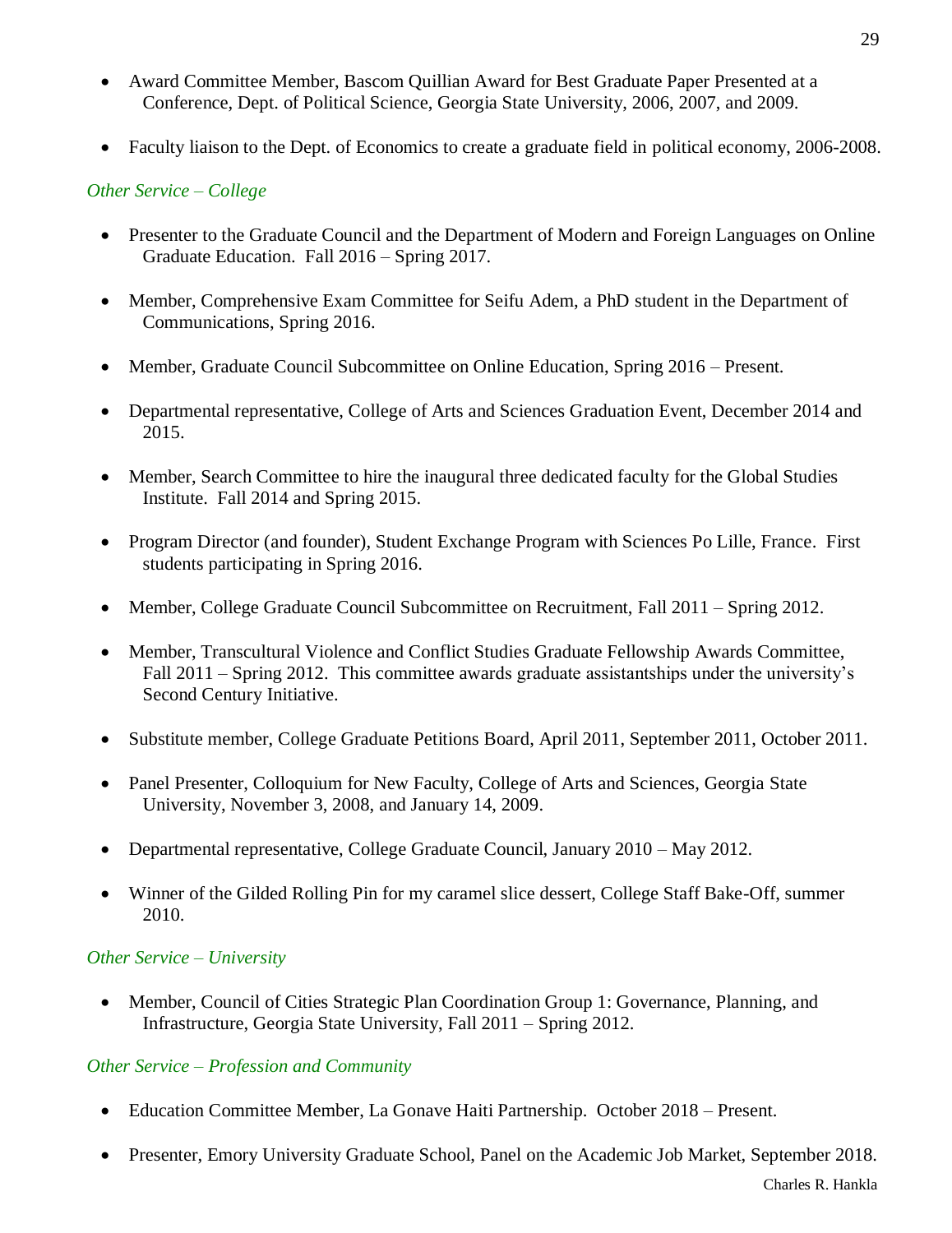- Advisory Council member, *Publius* Journal. Fall 2018 Present.
- Chair, Officer Nomination Committee, Federalism and Intergovernmental Relations Section, American Political Science Association, March 2018 – Sept 2018.
- Chair, Deil Wright Award Committee, Federalism and Intergovernmental Relations Section, American Political Science Association, September 2017 – Sept 2018.
- Tenure Evaluator, Department of Political Science, Texas Tech University, Summer 2017.
- Member, Section Council, Federalism and Intergovernmental Relations, American Political Science Association, September 2016 – Sept. 2018.
- Chair, John Kincaid Best Article Award Committee, *Publius*, Federalism and Intergovernmental Relations Section, American Political Science Association, December 2016 – September 2017.
- Member, Scholar Strategy Network (SSN) and participant in SSN Leadership Conference, Cambridge, Massachusetts, June 2014. Through SSN, have provided analysis for NGO and have written blogs and an editorial.
- Member and Frequent Participant, Georgia World Affairs Council, 2017 Present.
- Co-author (with Henry Carey, Dan Franklin, and Jennifer McCoy) of Scholar Strategy Network issue paper on voter registration in Georgia, Spring 2014. Member of the Scholar Strategy Network.
- Guest Presenter, "Great Decisions: US Trade Policy," St. George Village Retirement Community, April 7, 2014.
- Guest Presenter, "Great Decisions: The Financial Crisis," St. George Village Retirement Community, July 19, 2010.
- Guest Presenter, "Globalization in India," Perimeter Adult Learning and Services (PALS) Course on India, Oct. 26, 2009.
- Guest Presenter, "Introduction to Political Science," Georgia Perimeter College, Clarkston Campus, 2011, 2009.
- Judge, Atlanta Public Schools Social Science Fair, North Atlanta High School, Feb. 11, 2009.
- Discussion leader, Buckhead Great Decisions Group, Atlanta, Georgia. 2005, 2006, 2007, 2008, 2010, 2011.
- Question Reviewer, World Quest High School Bowl Competition, Southern Center for International Studies and Georgia State University, February 2007.

#### *Media Interviews*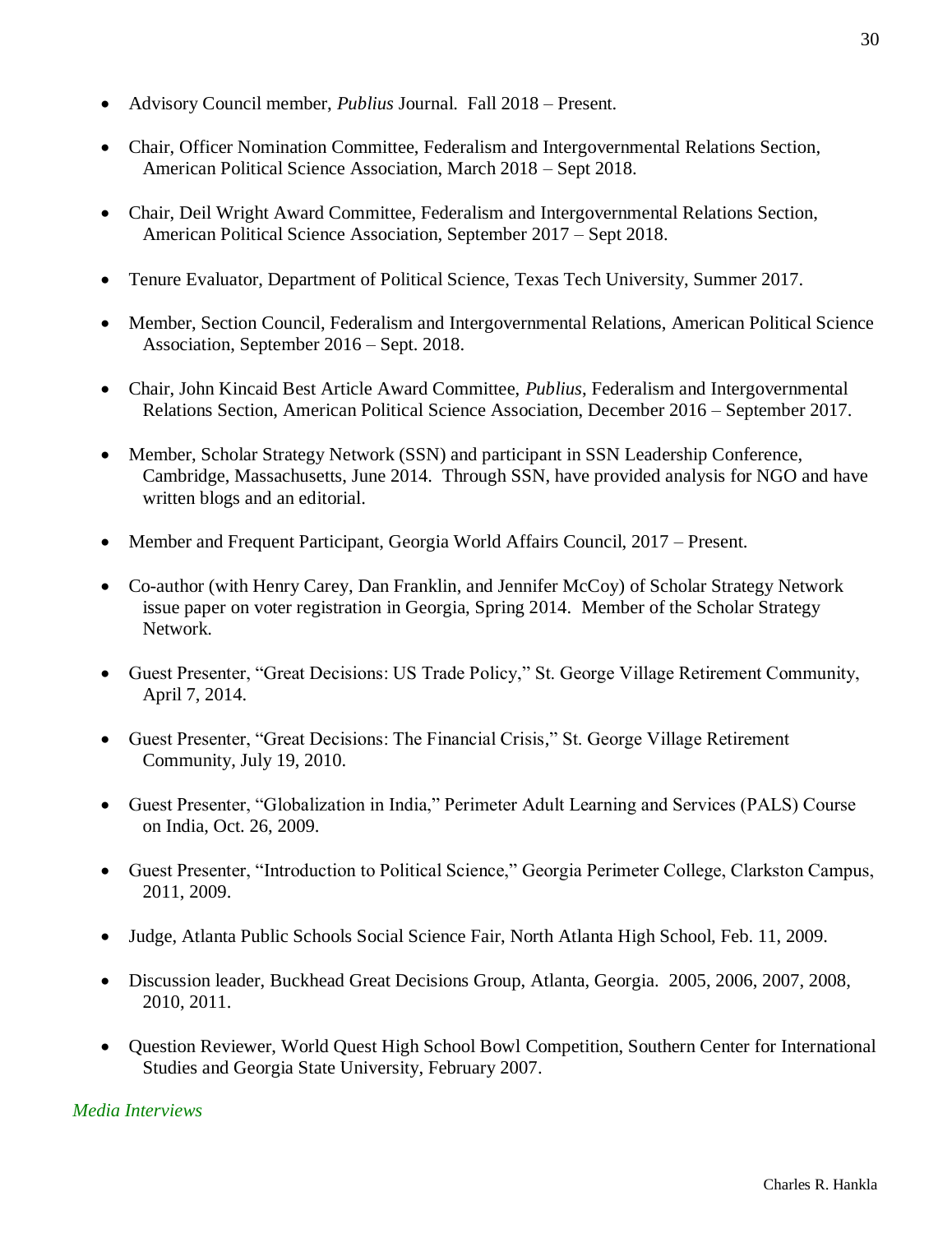- Interviewed live for CGTN America (China Global Television Network) on US-Japanese trade relations. April 18, 2019. <https://www.youtube.com/watch?v=aYj4uyDQxJM>
- Provided quotations for a Dismal Science article on Brexit, April 17, 2019.
- Provided quotations for a French Morning article on US-EU trade disputes, April 2019.
- Interviewed live on Julie Rose: Top of Mind, BYU Radio. Discussed the Yellow Vest Protests in France for 20 minutes. December 11, 2018.
- Interviewed live on "The Attitude with Arnie Arnesen" Radio Program. WNHN, September 26, 2018.
- Provided quotations for a Legal360 article on enforcement mechanism in NAFTA and the WTO, September 2018.
- Interviewed for the Canadian Broadcasting Corporation's (CBC's) The National, Canada's flagship evening news, on US trade policy. June 15, 2018. <https://www.youtube.com/watch?v=j0eTdeVqvig&feature=youtu.be&t=2m36s>
- Interviewed live for CGTN America (China Global Television Network) on US-China trade relations. May 20, 2018. <https://www.youtube.com/watch?v=yY8lZxbw6N4>
- Interviewed live for CGTN America (China Global Television Network) on US-China trade relations. May 4, 2018. <https://www.youtube.com/watch?v=6Yi-R9aT65s>
- Interviewed and cited in "'G6 plus One' Frustration with US Grows Ahead of G7 Summit," by Jillian Kestler-D'Amours. Al Jazeera, June 7, 2018
- Cited in "How Trump's Tariffs Could Hand Trade Leadership to China," by Rachel Layne, MoneyWatch, CBS News, March 5, 2018.
- Interviewed and cited in an article in the newsletter of the American Association of Actuaries, April 5, 2018.
- Interviewed for Global News Radio 770 CHQR in Calgary, Canada, March 8, 2018.
- Interviewed and cited for an article in the BBC, March 8, 2018. [http://www.bbc.com/news/world-us](http://www.bbc.com/news/world-us-canada-43336529)[canada-43336529](http://www.bbc.com/news/world-us-canada-43336529)
- Interviewed and cited in howstuffworks.com, March 5, 2018. [https://money.howstuffworks.com/who-wins](https://money.howstuffworks.com/who-wins-and-loses-if-us-imposes-steel-tariffs.htm)[and-loses-if-us-imposes-steel-tariffs.htm](https://money.howstuffworks.com/who-wins-and-loses-if-us-imposes-steel-tariffs.htm)
- Interviewed and cited in "Populistas estão a perder terreno na Europa? Sim, mas...," by Ana Meireles. *Diario de Noticias* (Portuguese Newspaper), July 2, 2017.
- Interviewed live on Julie Rose: Top of Mind, BYU Radio. Discussed the Trump Administration's NAFTA policy for 20 minutes. May 24, 2017.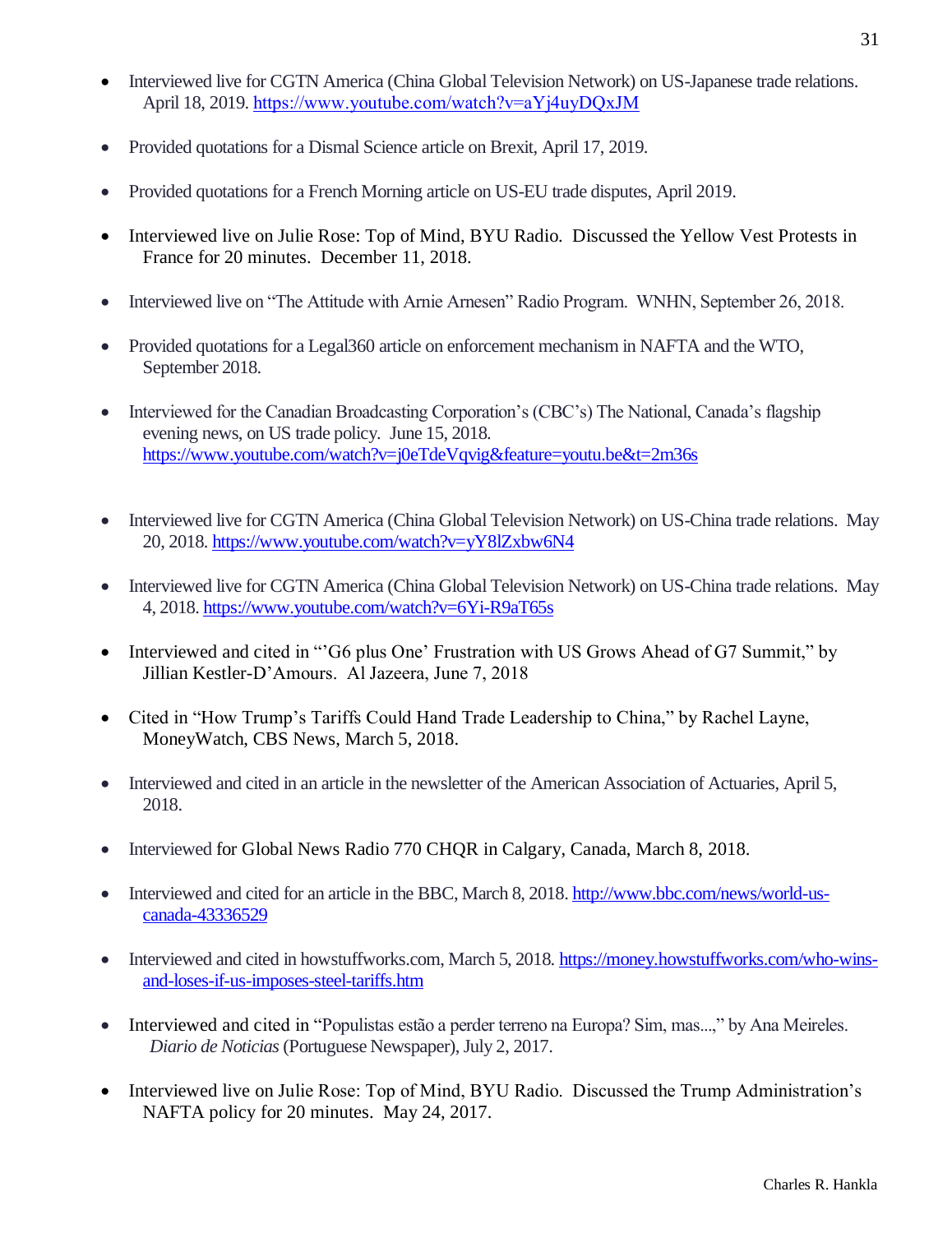- Interviewed for the Australian Broadcasting Corporation's "Weekend Breakfast" newscast on Donald Trump's first 100 days. Five minute interview clip shown. April 2017.
- Interviewed on Russian political economy and security in Europe for GlobalSecurityBrief.com, May 2017.
- Interviewed for Wallethub's "Ask the Experts" feature on Nafta, Feb. 7, 2017. <https://wallethub.com/edu/states-most-affected-by-trade-war-with-mexico/31888/>
- Cited in Heavy Duty Trucking Magazine, "Will Trump's Take on Trade be Boost or Bust for Fleets?," January 27, 2017.
- Cited in the Atlanta Journal Constitution, "Donald Trump's Tough Trade Talk Concerns Georgia Manufacturers," Feb. 13, 2017.
- Interview with Julie Rose: Top of Mind, BYU Radio. Discussed the Trump Administration's trade policy for 20 minutes. January 5, 2017.
- Interview with Michel Fortier, Senior Political Reporter, Le Devoir, Montreal, Canada. Discussed the presidential election. October 27, 2016.
- Interview with Julie Rose: Top of Mind, BYU Radio, September 20, 2016. Discussed trade policy for 30 minutes.
- Interview with The Mike Townsend Show, BYU Radio, July 26, 2016. Discussed the global "illiberal wave" for 20 minutes.
- Interview with Congressional Quarterly concerning cotton subsidies, the WTO, and the Chambliss senatorial run-off in Georgia, Dec. 4, 2008.
- Interview (in French) with Europe 1 (French Radio) concerning presidential elections, November 3, 2008 (piece not broadcast).
- Interview with Rolling Out Magazine, Atlanta, concerning the Presidential Election, October 18, 2008.
- Interview (in French) with France 3 Television News concerning the US primary elections, Feb. 6, 2008 (piece not broadcast).

## METHODS TRAINING AND SKILLS

- Summer School in Social Science Research Methods, University of Essex, Colchester, United Kingdom. Completed the course "Approaches to Times Series Analysis." July 2001.
- Intensive Language Training in French and German. Université Catholique de Lille, France (2000); Universität Trier, Germany (1995).
- Quantitative research methods (including the analysis of cross-sectional, time-series, and panel data).